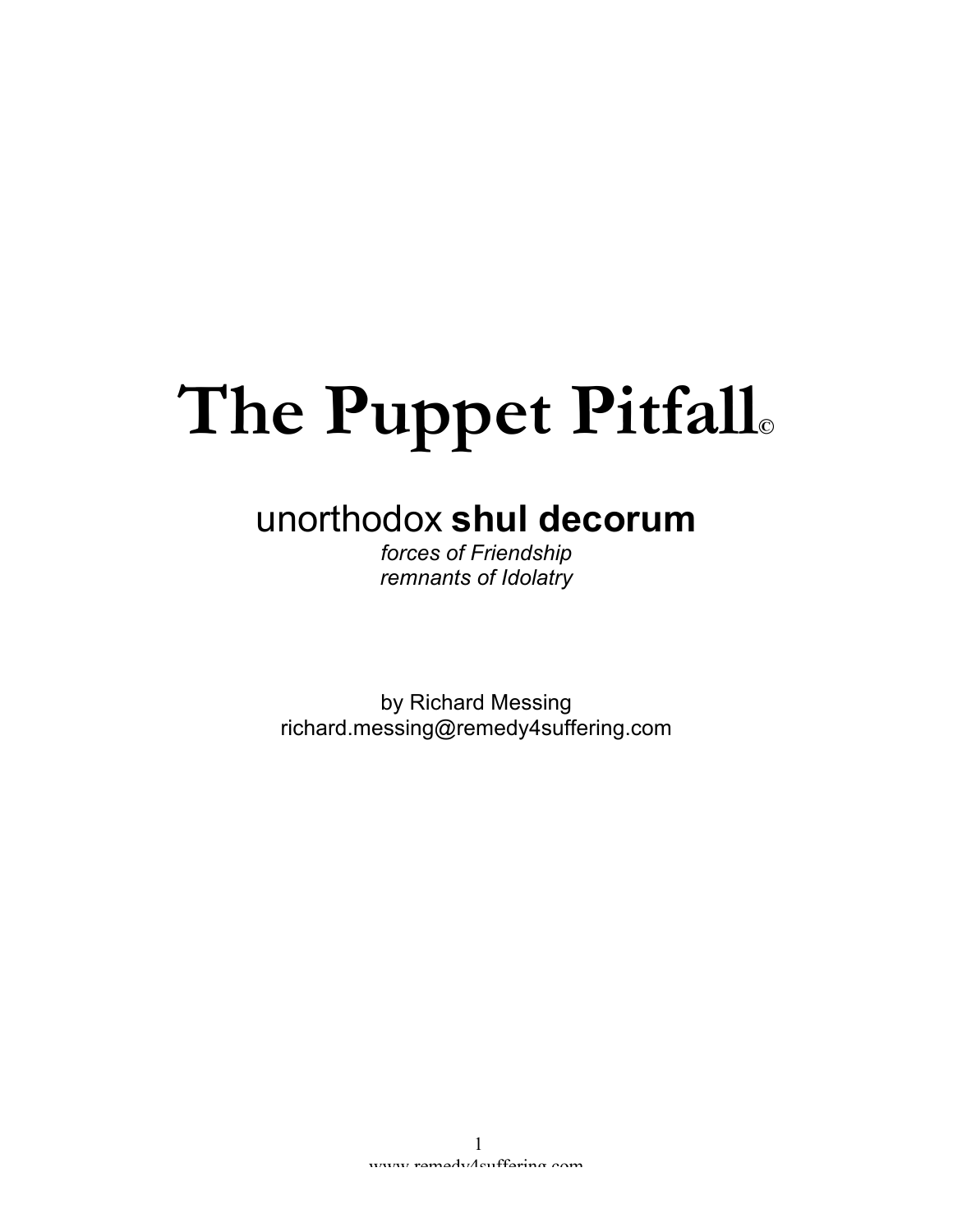**Francis Bacon, the founder of the scientific method, believed that the pursuit of knowledge was blocked by conventional ways of thinking and weaknesses in human nature and perception,** *which he attributed to***: "the idols and false notions which are now in possession of the human understanding".<sup>i</sup>**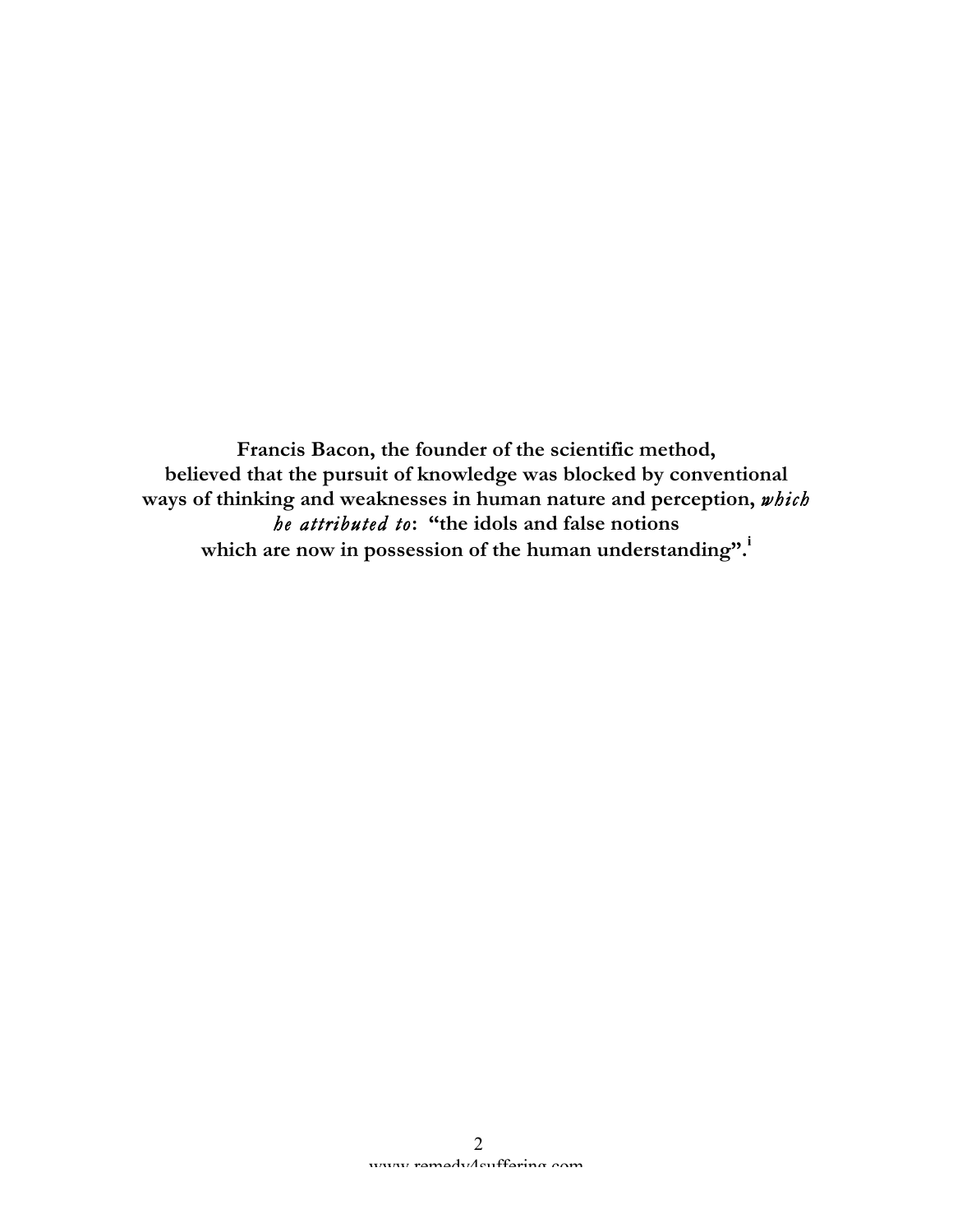# **Table of Contents**

| Introduction                         |    |
|--------------------------------------|----|
| Section I - Symptoms                 |    |
| The Unorthodox Shul Decorum disorder | 5  |
| The Mirror God                       |    |
| Section II - Causes                  |    |
| Understanding Idolatry               | 14 |
| <b>Forces of Friendship</b>          | 17 |
| Under the dark Hood                  | 20 |
| In Conclusion                        | 28 |
| u r the Remedy                       | 29 |
| Postscript                           | 30 |
| Endnotes                             | 31 |
|                                      |    |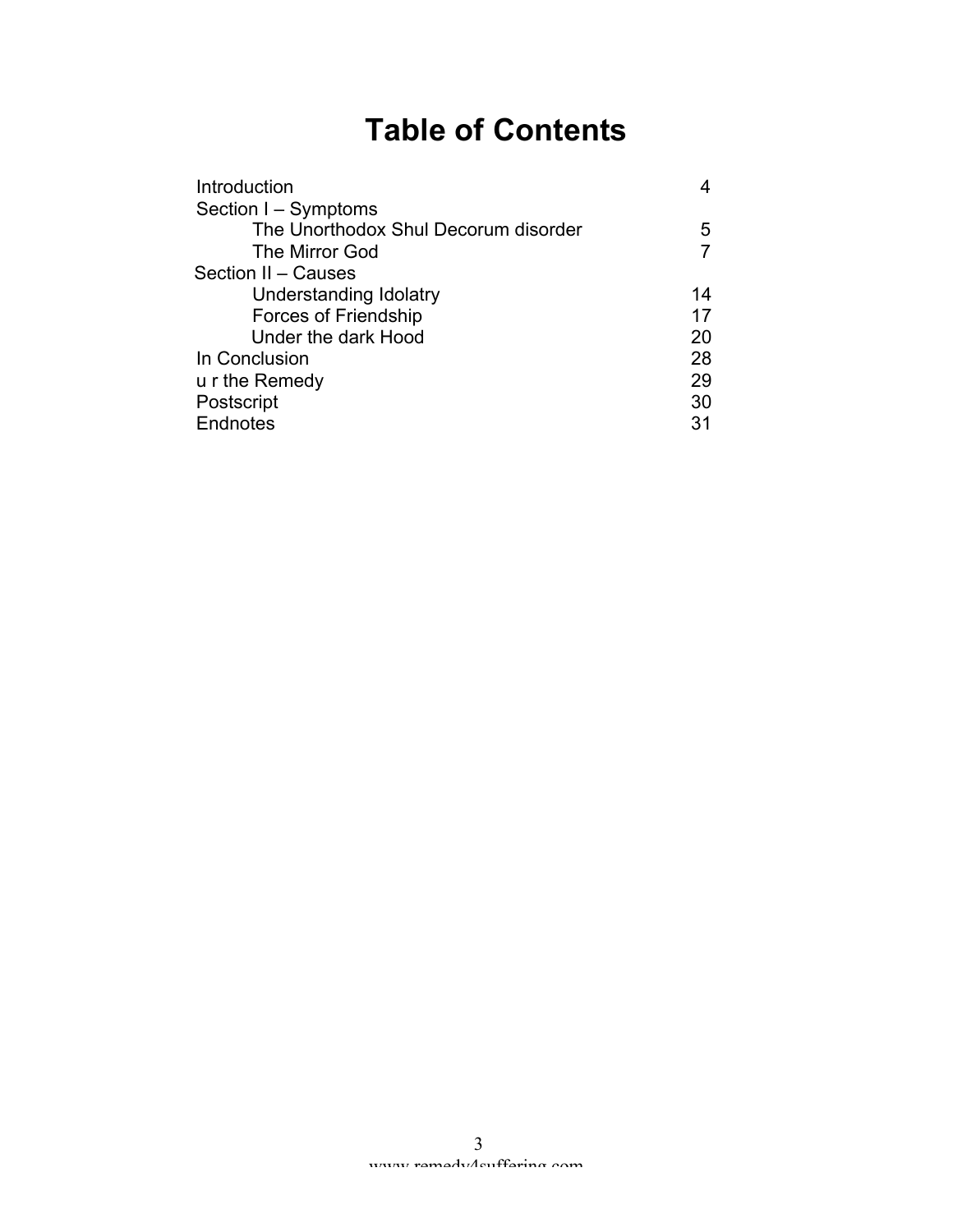# **Introduction**

Many Jewish Orthodox houses of worship suffer from a chronic disorder referred to here as 'unorthodox shul decorum', more commonly known as inappropriate talking during ritual services. There is no dispute that this disorder exists or that it is wide spread throughout the Orthodox Jewish world. But like many chronic behavioral disorders and the human condition itself, no remedy has yet been discovered and there is a great debate about its cause and origin.

This paper is not an indictment of the talkers, nor is it intended to be a rebuke though justifiable. The concern is that intractable unorthodox shul decorum is symptomatic that practitioners of traditional Judaism have lost their way. To be intellectually honest, one must dare ask:

#### **Given the power of Torah, why has our collective Torah knowledge been insufficient to rectify this disorder which has inflicted many of our sanctuaries for centuries?**

How can it be we Orthodox Jews, the most traditional Torah observers, are unable to correct our own kind? How can it be so many of us lack respect for our Rabbi who kindly asks for so little more than silence during the ritual service. How can it be so many lack proper reverence for the Torah and the Sanctuary, while the rest sit by tolerating it?

It is no secret people pray about their most troubling personal problems, such as their health, the recovery of their sick loved ones, financial security, the welfare of their children or grandchildren, etc. Inexplicable is the disregard for our fellow congregants who want to pray in silence and hear the Torah reading undisturbed, hoping for insight, holiness, salvation or mercy.

How can Judaism, proud to be the religion of the highest ethical order, sustain such ethical disorder in such large numbers in the modern era? Could this be a sign we are unintentionally worshipping a false G-d as did our ancestors, misunderstood until it was too late? It can't be the Torah is insufficient, G-d forbid. It must be us – something essential to Jewish authenticity is missing. The gap between what is supposed to be Jewish verses what actually occurs in many of our sanctuaries is disappointing to say the least, and deeply unsettling given we believe Judaism is the best humanity has to offer.

The purpose of this article is twofold: 1. at least to raise unorthodox shul decorum to the level of importance it deserves, and 2. to lay the philosophical groundwork needed to understand the nature of chronic unorthodox shul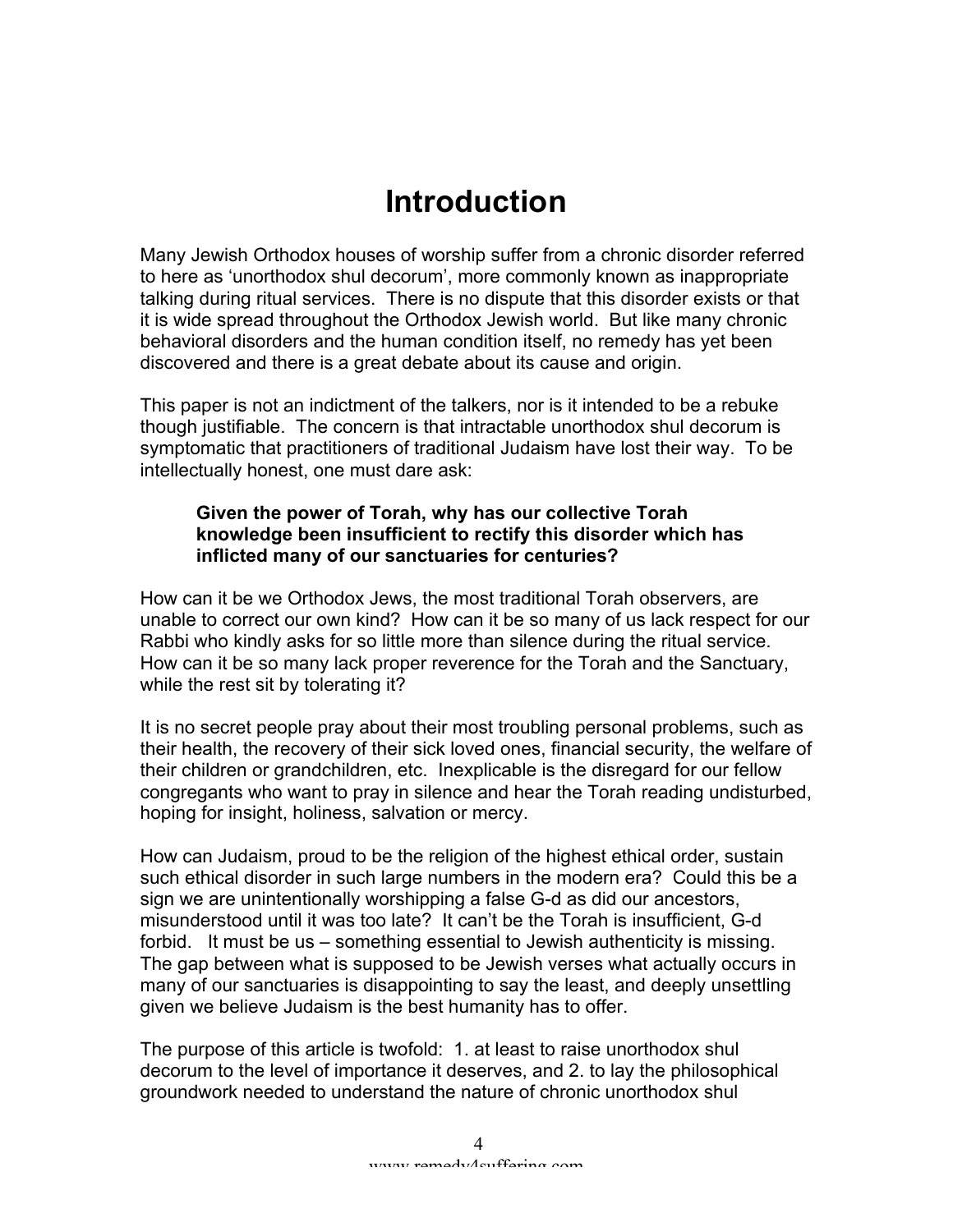decorum toward finding a remedy. This article is divided into two sections. The first section titled *symptoms* describes the problem in terms of false belief and the forces of friendship. The picture painted in section I is insufficient because it only describes the symptoms of the disorder, not its hidden origin or mechanism.

Section II explains the mechanism of mistaken decisions that cause the talker and his/her accomplices to violate the Halacha of proper shul decorum. Idolatry is used as a working model for understanding the pernicious and enduring nature of this disorder and as a basis for crafting a remedy. Unorthodox shul decorum is not halachic idolatry, however, given the human nature to worship false gods, underlying principles of idolatry help explain the unorthodox decorum found in our orthodox sanctuaries.

### **Section I** *symptoms*

Before we begin to get philosophical, we must first adequately describe the disorder so we know what we are dealing with.

#### **The Unorthodox Shul Decorum Disorder**

A Jewish synagogue, temple, shul or *shtieble* are buildings that are constructed primarily for the purpose of religious worship and secondarily for Jewish community activities. There are three categories of activities that occur in most Orthodox Jewish houses of worship: prayer, Torah study and social. The holiest and most frequently attended religious activity each week is the ritual service that occurs on the morning of the Sabbath in a special room called the sanctuary. The sanctuary, G-d's house, is supposed to be the holiest place in the building.

The practice of Judaism is governed by a rich body of spiritual laws; every religious Jew knows this. In the same vein that the physical world is governed by the laws of physics, according to Judaism the human world is governed by Torah laws. Religious Jews believe G-d is the author of the Torah and therefore, Torah law is G-d's law – referred to in Hebrew as 'Halacha', the way. In Judaism, every aspect of human conduct is governed by Halacha including how a congregant must behave inside a sanctuary especially during ritual services.

The Halacha for proper shul decorum dictates that during all ritual services when prayer or Torah readings occur, talking is prohibited. Exceptions are few and are well understood by the vast majority of congregants. The Halacha governing shul decorum is not difficult to understand. Even though Rabbis ensure that the congregants are well informed of the legal prohibitions and exceptions, large numbers of congregants habitually violate the laws for shul decorum by talking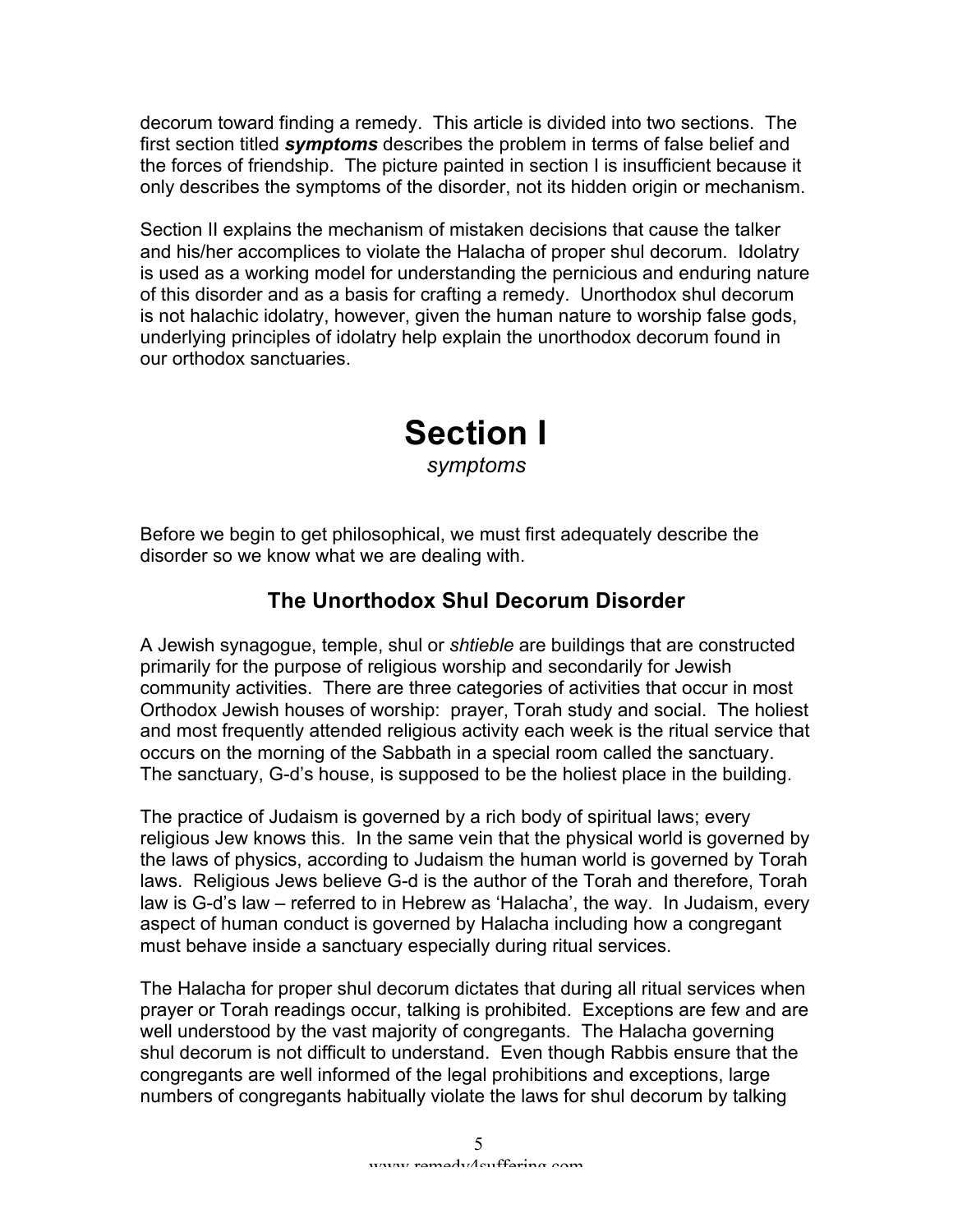during times of communal prayer (service of the heart) and communal Torah learning (Torah recitation). The noise volume is so severe at times, Rabbis are forced to interrupt the service until the congregants quiet down.

The same talkers would not dare risk disturbing the ambiance of a cultural arts center during the performance of a public concert – surely they wait till the intermission to chat. In order to comply, a congregant must simply sit quietly after they finish praying and during Torah readings, no longer than the duration of a major motion picture. Nevertheless for many congregants, the personal, communal and sacred importance of a religious service elicits no more respect, honor, reverence nor duty than a secular theatrical performance.

A shul talker always has an accomplice, and the couple fits one of two models: 1. the 'peer-peer' model or, 2. the 'client-server' model. Peers are two people who equally share the talking and listening roles. In the 'client-server' model, one is more dominant; one talks or listens more. The listener is the enabler who fuels the flame while gladly watching the talker shoulder all the blame.

The most severe case is the talker who has no allegiance to one listener over another – they swing in all directions. They are happy to be a peer, a client or a server, depending on the inclination of their immediate accomplice.

Everyone else falls into two categories of compliance, those who consider the decorum disorder unorthodox and those who don't. Those who do object to unorthodox shul decorum, tolerate the problem in resignation. Those who don't object, consider the behavior normal, acceptable and consistent with Jewish nature, rationalized by the fact that inappropriate talking during ritual services is centuries old.

No one I ever engaged on this topic attempted to use Torah perspectives as a means of understanding the religious disorder of unorthodox shul decorum. The behavior is so egregious and its strength and endurance so great, it defies reason. Since all attempts at reasoning with the violators have failed, perhaps the theories that derive such reasoning are flawed. Let's first briefly examine two prevailing secular theories, then introduce for consideration a new theory based on Torah principles.

#### **Two prevailing theories for unorthodox shul decorum:**

The most popular theory is sociological, that talking at inappropriate times during shul services is a function of a deep need to socialize. Congregants frequent the synagogue both to worship and socialize, however this notion alone does not explain why congregants ignore the law that governs proper decorum needed for an orderly and holy service. The talkers have opportunities to socialize in the synagogue other than during communal prayer and Torah readings and the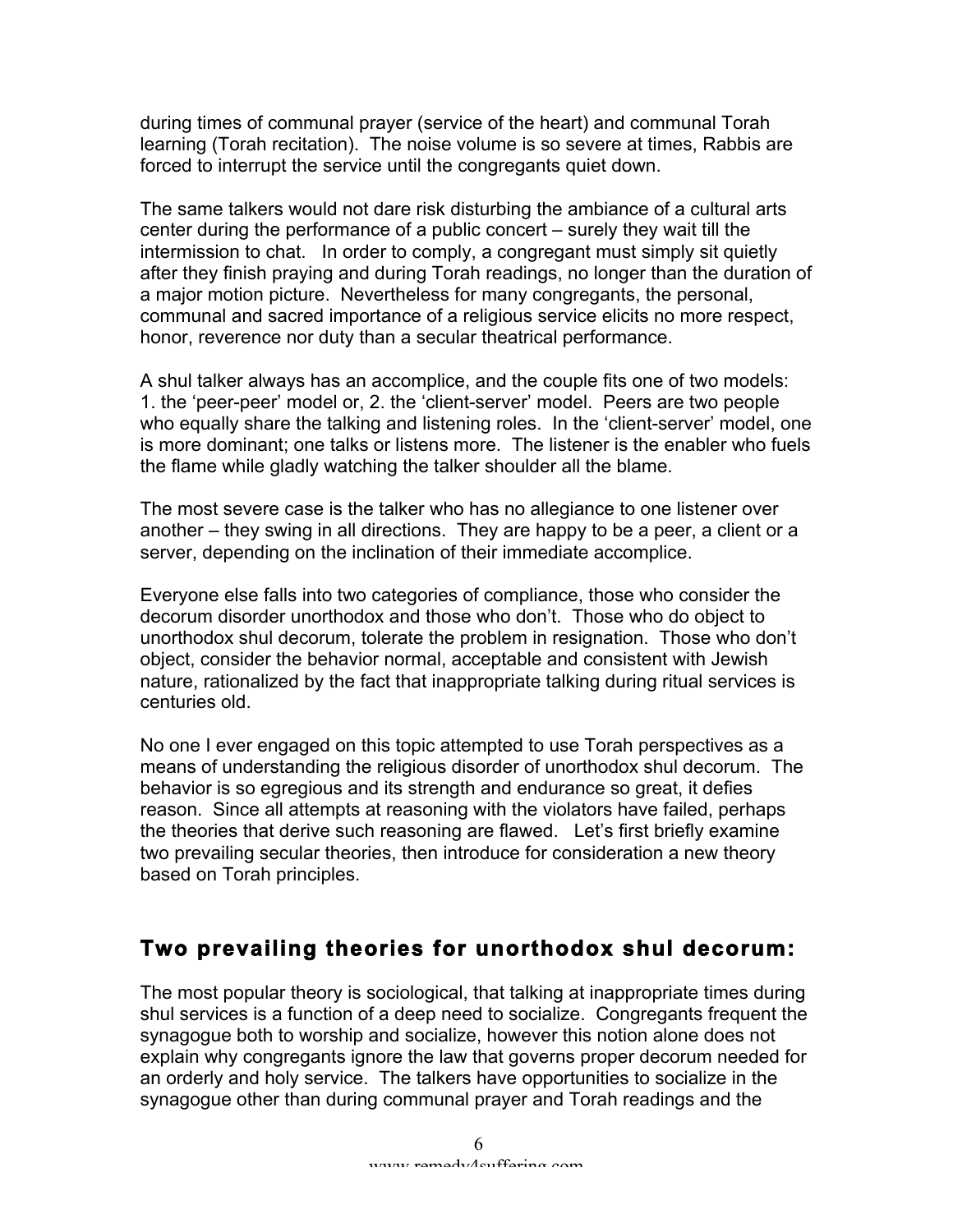majority of congregants do. However, in many shuls a large proportion of the congregation cannot contain themselves when silence in the sanctuary is mandated during ritual services. Later we will refer to our sages for a Torah perspective on social pitfalls.

The other popular theory is based on psychological principles. Because duespaying Orthodox Jews spend a lot of time in their synagogue each day, the dwelling takes on the personality of a second home, losing the spiritual sanctity for which it stands. The theory suggests familiarity lulls talkers into casual chit chat that distracts and detracts from the respect, discipline and consideration for others required for an orderly and holy service. To test this theory we ask: do the talkers treat guests in their own home with the same lack of consideration? We know the answer is 'of course not', then why as a matter of course does such behavior persist in our home away from home, in our sanctuaries? The psychology of familiarity is inadequate to explain this discrepancy.

Given everyone knows nothing is more important to a religious person than what they pray for, this mystery begs to be solved. Ironically, the talkers are kind, intelligent, highly educated, charitable members of the community - some are former officers and/or highly learned in Torah. That disgraceful shul decorum is tolerated by the rest of the congregation including its leadership suggests the disorder is systemic, meaning everyone is contributing to the disorder, if not by talking then by tolerating the talking. The fact that people of such good character and intelligence act so antithetical to their own faith renders both the sociological and psychological secular theories insufficient. Perhaps a faith-based theory that comports with Torah, will have greater explanatory power.

#### **\*\*\*\*\*\*\*\*\*\*\*\*\*\*\*\*\*\*\*\***

For the sake of efficiency, the term, 'our disorder', will be used here as shorthand for chronic unorthodox shul decorum. To begin laying the philosophical groundwork required for observing our disorder more accurately, we will use the following story, The Mirror God, as a point of reference.

# **The Mirror God**

Imagine you are an anthropologist researching the religious behavior of primitive peoples. You discovered a remote tribe who live deep in the jungle where the only water supply is in the ground. You are the first human being from the modern world they ever met. You studied their language and know how to speak it. You embark on a field trip to study the tribe in their native habitat.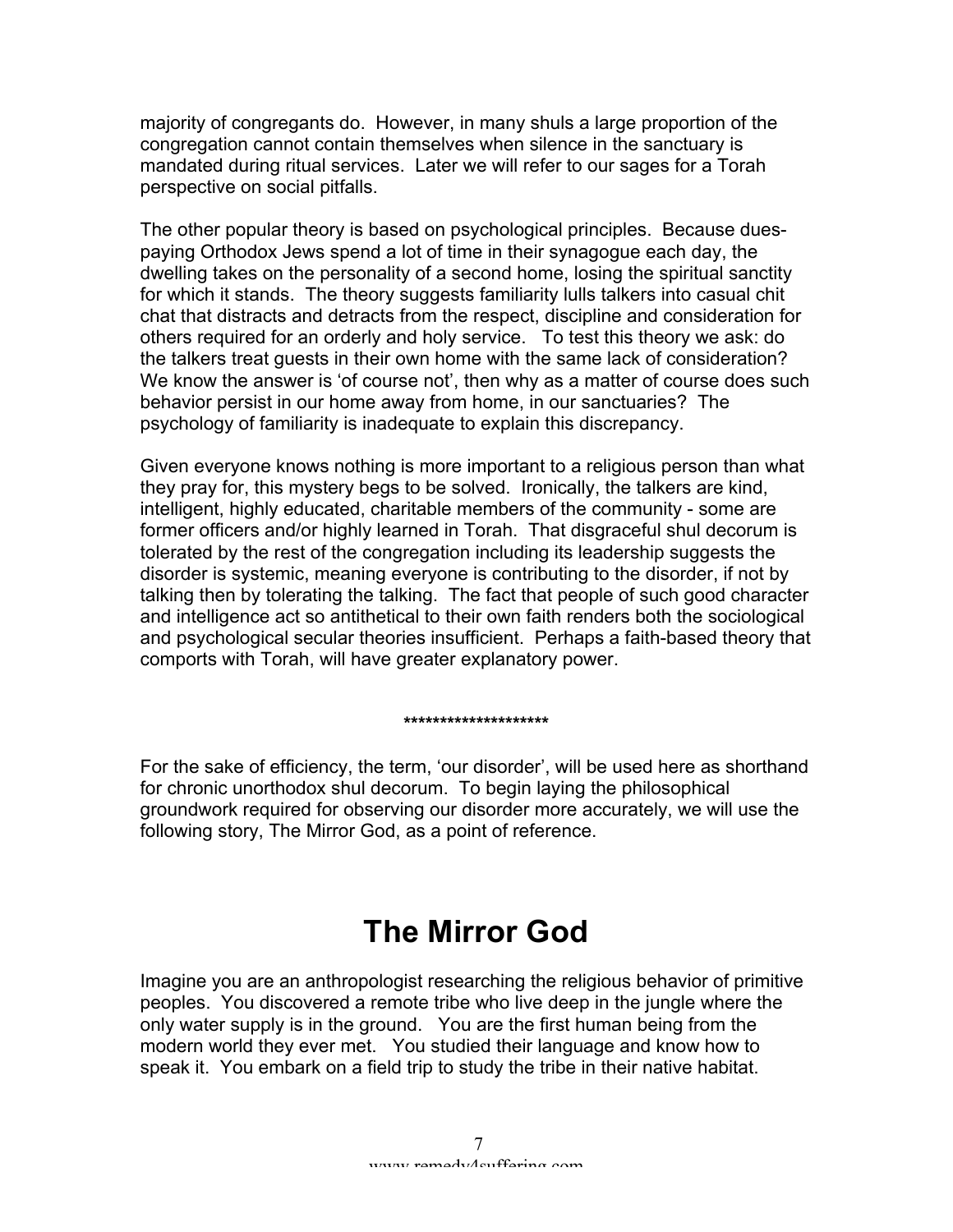You erect a small laboratory within walking distance of the tribe's camp. After a few weeks of building trust, you invite a tribesman to visit your lab. Your first experiment is to observe how the tribesman reacts when he sees himself in a mirror. You know the tribesman has never seen a mirror and therefore has never seen himself. You constructed a 'mirror' room where all the walls, floor and ceiling are mirrors. You ask the tribesman to wait for you in the 'mirror' room until you return from the 'rest' room. The tribesman walks into the 'mirror' room and you close the door behind him. You stand by the door to listen.

What did you observe?

About 30 seconds later you hear the tribesman trying to open the door but can't because he doesn't know how to use a door knob. For the next 30 seconds he calls out your name several times with increasing anxiety – then abruptly stops. After a minute of silence you open the door and you see the tribesman on his knees crying, bowing and muttering something to himself. You have the following conversation with the tribesman:

- A Anthropologist
- T Tribesman
- A: What's wrong what are you doing?
- T: I'm praying for mercy.
- A: Who are you praying to?
- T: God.
- A: What god.
- T: The mirror god.
- A: Where is the mirror god?
- T: Look at the wall see your mirror god he looks exactly like you.
- A: That is not a mirror god, that's me.

T: You crazy. You are not in the wall, you are here in the room beside me. Your mirror god is in the wall.

A: Why are you calling what you see in the wall a mirror god?

T: My mirror god knows my every move. Look, my mirror god is able to do exactly what I do when I do it. Therefore, my mirror god must know what I'm going to do before I do it. Only gods know the future.

A: No. That is not a mirror god. The walls are covered with mirrors.

T: What is a mirror?

A: A mirror is a special kind of glass that shows you what you would see if you were standing where the mirror is.

T: Only a god can do that.

A: No. The light from the light bulb reflects off of your body then into the mirror then back into your eyes…

- T: What is a light bulb?
- A: A light bulb makes light.

T: Only the sun and fire gods make light.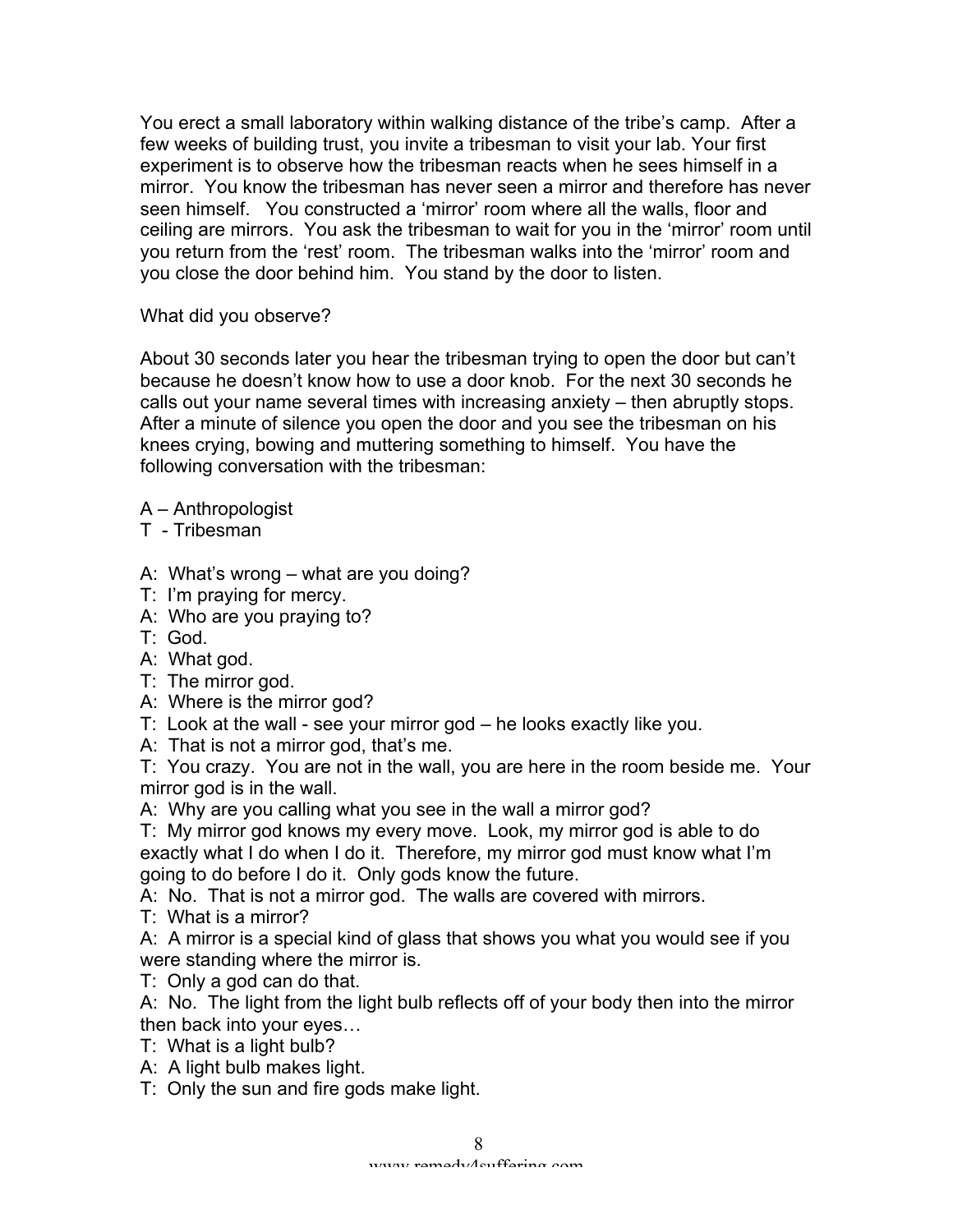A: No. There is no sun or fire god. Electricity flows through the wires … T: Is electricity a god?

(You are beginning to see what you are up against. The tribesman is an intelligent articulate person who thinks logically. But because he has no insight into the power of science, technology and modern industry, divine power is his only way to account for the powerful being he sees in the mirror. You realize that Avraham Avinu must have faced a very similar challenge when attempting to convince a pagan their god is not really a god.)

A: No. You need to attend one of our schools to learn about electricity. T: When I see someone in the wall doing exactly what I'm doing exactly when I'm doing it, he must know in advance what I am about to do, otherwise he wouldn't be able to copy me exactly. As your friend, I advise you to stop believing in bulbs and electricity, and start worshipping the mirror god before he gets angry at you.

A: I see what you mean. Thank you for the warning.

\*\*\*\*\*\*\*\*\*\*\*\*\*\*\*\*\*\*\*\*\*\*\*

To further your research, you decide to bring the tribesman back with you to civilization in order to observe him in what he will experience as 'the wild'. Your next experiment is to have the tribesman experience a modern religious service, so you bring him to shul with you on Shabbat. Instead of sitting in your regular seat in the front, away from the talkers where it is quiet, you decide to sit further back so the tribesman can more easily observe the congregation and the service. You tell the tribesman not to worry, that he only needs to wear a yarmica and sit quietly for approximately three hours. If he needs to use the restroom or leave the sanctuary, you will escort him. He is welcome to stand whenever the congregants stand, but not to talk even if others are talking unless you indicate to him otherwise.

The services end after about three hours. As you escort the tribesman out of the sanctuary, you notice a look of confusion on his face. The tribesman asks you:

T: How many gods do Jewish people worship?

A: Only one.

T: In my tribe, we all worship our gods the same way. Why do Jewish people worship the same god in different ways?

A: What did you see that was so different?

T: Most of the people showed reverence and paid very close attention to the recitations and the speakers. The others appeared not to care nor did they appear concerned their god might disapprove. You told me not to talk, but I saw a lot of other people talking – is that because some gods permit talking during the service and others don't?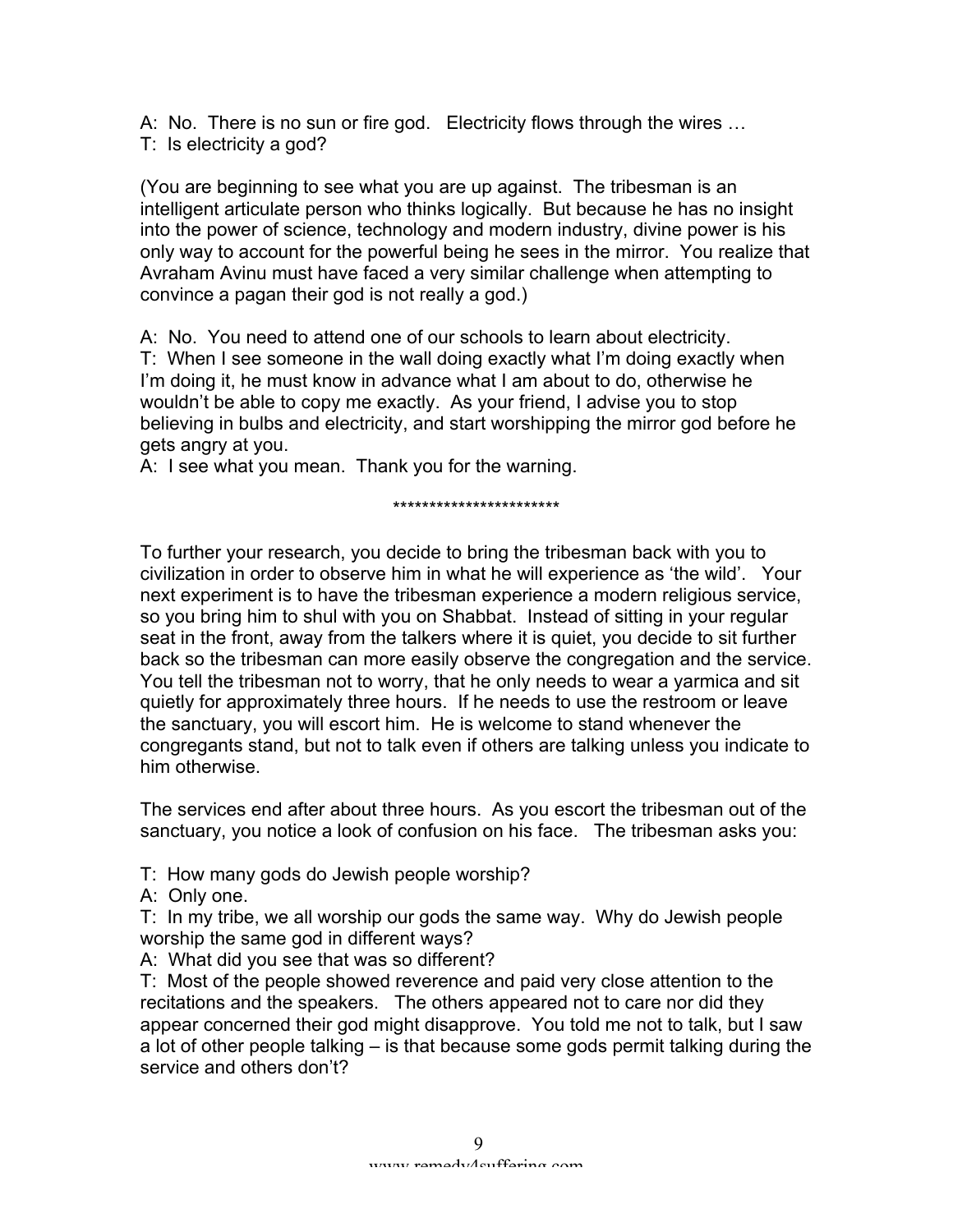A: No. They believe they are worshipping the same god as everyone else, but they forgot that G-d is watching them at all times.

T: How can they forget that? Don't they know all gods have that power?

A: Good question. I don't fully understand what they are thinking.

T: Doesn't your G-d punish?

A: Yes. Reward and punishment is a fundamental Jewish principle.

T: Why doesn't your G-d punish them?

A: He is punishing them.

T: Then why don't they stop talking?

A: They don't recognize how they are being punished. But if you look closely, you can see the suffering in their faces.

T: Why don't they know this?

A: You must follow the laws and practices of the religion properly in order to learn how G-d operates. Unfortunately, too many of my people wait until tragedy strikes before they take G-d seriously.

T: Doesn't your book, that you call Torah, explain this?

A: Yes. As a matter of fact, we read that part today – it is called Bechukosai. G-d says if a person does not take him seriously, he will not take them seriously, and they will suffer as a result. G-d says they will develop skin disease, anxiety, paranoia, that their children will become unrecognizable and eventually they themselves will no longer be Jewish.

T: But you told me Jews study the same book every year. How is it possible they don't know this by now?

A: They know what is written in the Torah, but they must not believe or understand it.

T: Why don't the people who do believe and understand help the others who don't? As your friend, I keep telling you to worship the mirror god even though you refuse to. I haven't given up on you yet.

A: It's not that we don't want to help them – we just don't know how yet, just like I tried to explain why there is no mirror god but you still don't believe me, right? T: Right, I don't believe you; I'm sure you are wrong.

A: If I had enough time to teach you about electricity and light bulbs, then you would stop worshipping the mirror god. You need the right knowledge before you can understand why there is no mirror god. The same is true for my people. They will stop transgressing as soon as they realize the god they now worship is actually their enemy.

But instead of paying attention during times for Torah learning, the talkers are spending their time talking to their friends about other subjects. Like a selffulfilling prophecy, the talking disorder prevents them from acquiring the knowledge required for recognizing their downfall.

T: Aren't they more afraid of their G-d than their friends?

A: Apparently not; their friends seem to be more important to them.

T: Are you suggesting they worship their friends?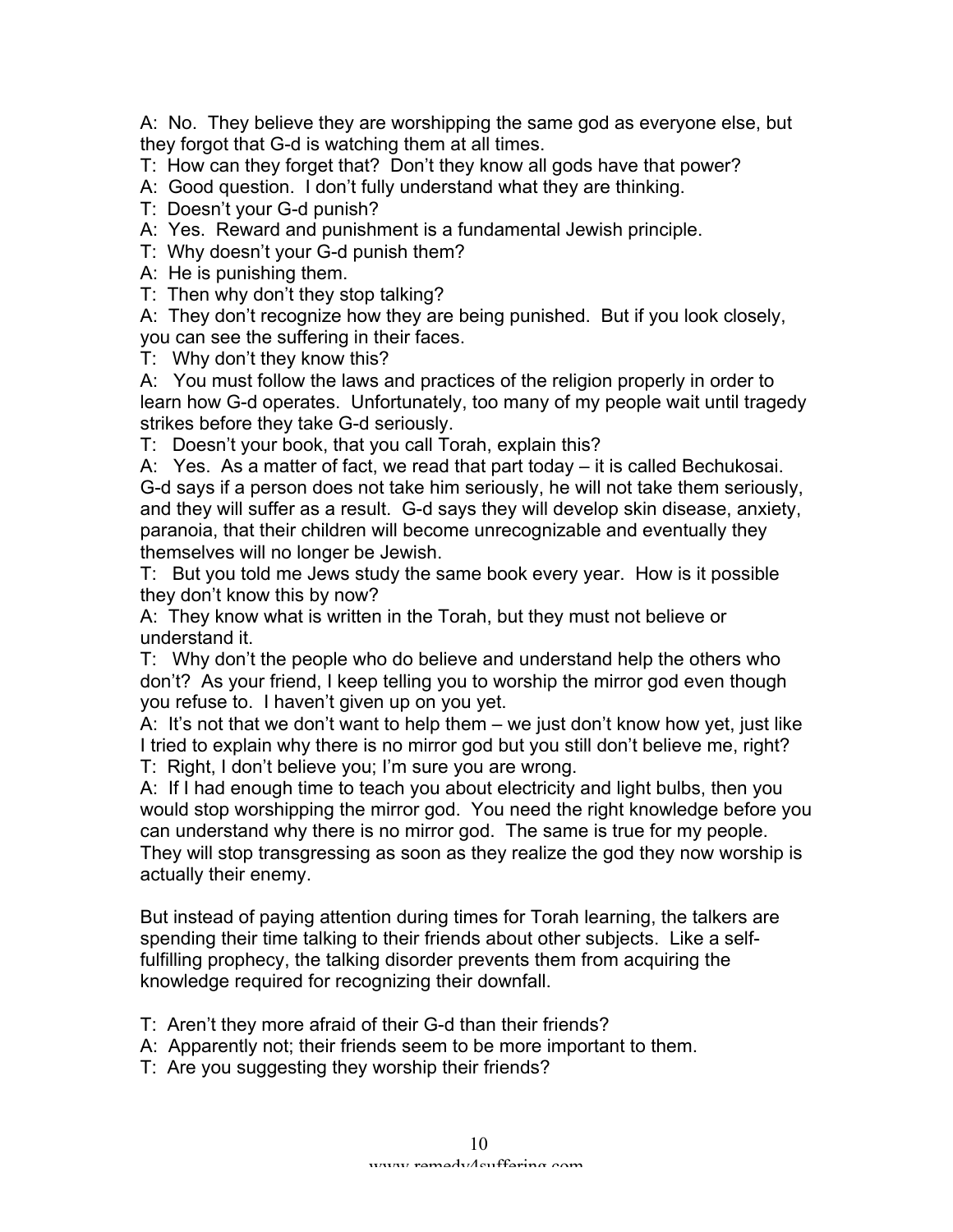A: No, they worship themselves and honor their friends for helping them do so. During the service, instead of listening to G-d they listen to their friends who pay attention to them. You observed like-minded friends who mutually support each other's need for self-worship, self-devotion and self-service.

T: They must be very confused.

A: It certainly looks that way. This kind of confusion is called hypocrisy. They call themselves friends even though they are helping each other violate the law of their own religion, in their G-d's house no less - and they have no clue this is what they are doing. It is truly remarkable.

T: We don't have this problem in my tribe. If I were you, I would find a god who won't allow this to happen to his people.

A: Thank you for caring so much about me, but instead of abandoning my G-d and my people, I am trying to find a way to help them.

T: G-d help you.

#### \*\*\*\*\*\*\*\*\*\*\*\*\*\*\*\*\*\*\*\*\*\*\*\*

The next day you are in your office at the university reviewing your notes. You realize that until the tribesman learns the science of mirrors, he will resort to the worship of idols (false gods) in order to cope with the strange and scary ways of the modern world. You begin to wonder whether the behavior of the tribesman in the mirror room and the behavior of the talker in the shul sanctuary are both caused by the same flawed spiritual foundation.

In both cases we are dealing with behavior in a religious context inconsistent with monotheism. Even though the tribesman is intelligent, his ignorance of mirror science makes him a naïve idol worshiper of the mirror god. However unlike the tribesman, intelligent shul goers are not ignorant of the laws governing proper shul decorum. Clearly, ignorance of the law, the halacha, is not the cause of unorthodox shul decorum. To the contrary, congregants are consciously violating their own religious beliefs, a classic case of hypocrisy and folly.

In Overcoming Folly, Rabbi DovBer Schneersohn explains:

… the misconception that sinning will not separate one from G-d, eventually leads to actual sin. The truth is, however, that the experience of sin does separate one from G-d. Instead of residing in the realm of holiness, where godliness is revealed, the act of sin puts the person in the realm of the other side – a realm that opposes godliness, where godliness is concealed. It is from this impure realm that the sinner receives his vitality and sustenance - but only briefly, for inevitably this too will cease. Since he is a Jew, he must receive his sustenance only from the realm of holiness, and it is Torah and mitzvoth that elicit the sustenance for the Jew from the realm of holiness.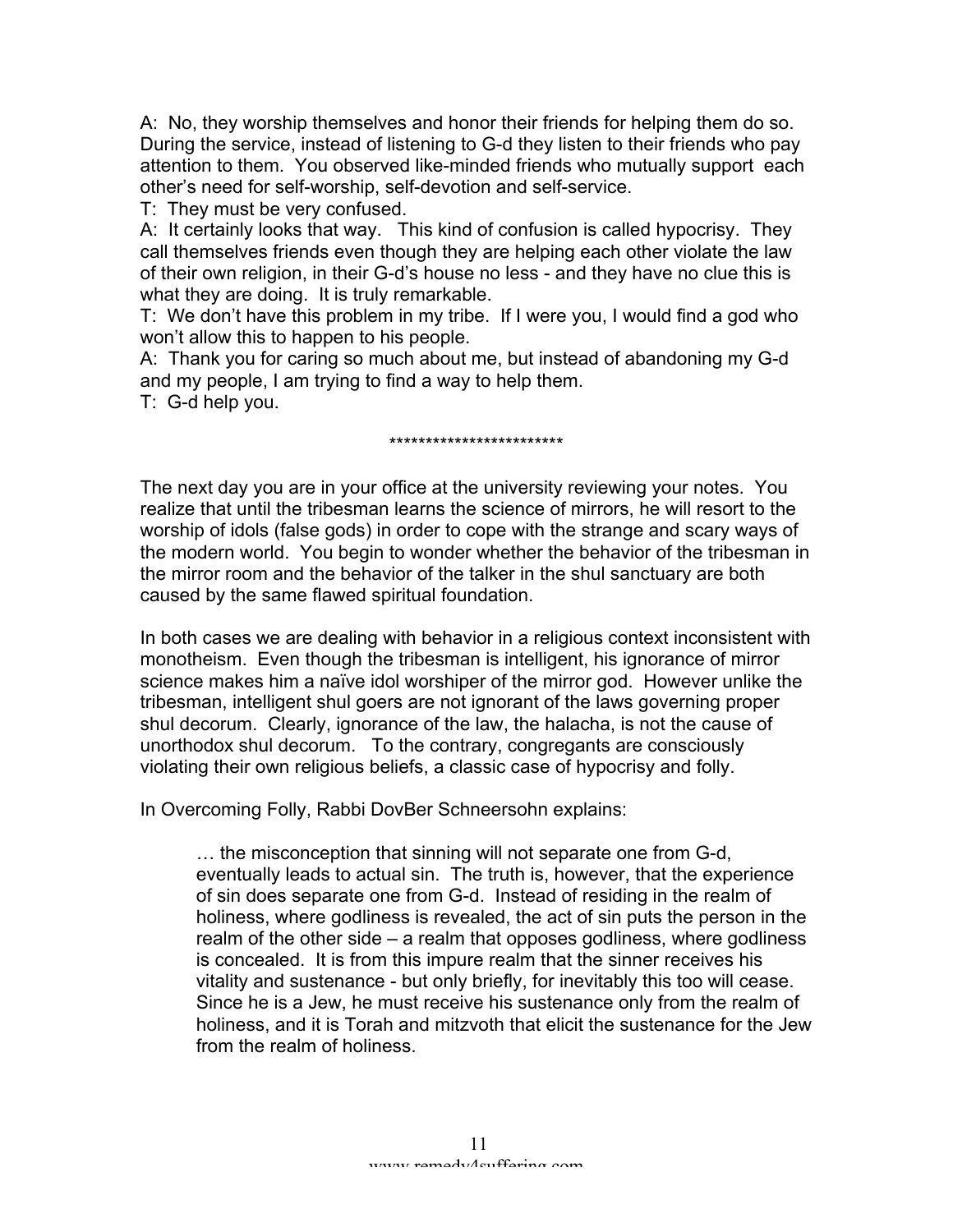What leads a person down this destructive path? It is the yetzer hara, the "spirit of folly," which persuades a person into thinking that his sin will not separate him from G-d."

Worshiping the mirror god sustains the tribesman, and shmuzing during services sustains the intransigent talker and their accomplice. Unaware of the spiritual damage, they amuse each other by exchanging kovod. Given the time, place and to whom they appear devoted, the talkers behave as though their friends are more important than the Almighty. You wonder what the common denominator is. The idolatrous tribesman alleviates his fear by seeking the approval of his mirror god. Perhaps the fear of loosing the approval of their friends causes the shul goer to pay more attention to each other than the Creator, a clear victory for the "spirit of folly."

# **Section II**

*cause*

In the previous section, we described the outward manifestation of chronic unorthodox shul decorum. Now let's attempt to understand, in terms of Torah principles, what might be causing our disorder. Is it possible severe cases of unorthodox shul decorum have an idolatrous component? An understanding of idolatry may help us to better see our disorder for what it really is?

The one thing you know with absolute certainty is an idolater never knows he is one, because normal<sup>iii</sup> people would never intentionally worship a false god. Therefore, when a normal person realizes they've been behaving idolatrously, you would expect them to stop immediately, as would any ethical person who discovers they are doing something unethical, and as would someone who realizes they are causing their own pain. However, spontaneous conversions are rarely the case because idolatry like alcoholism and mania, are nearly impossible to self-diagnose and the remedy requires unpleasant self-imposed measures.

By their nature, these disorders corrupt the perceptual system which in turn causes the sufferer to grossly misjudge their condition. Alcoholism selfmedicates, relieving symptoms of anxiety and stress; mania generates wonderful feelings of elation, a false sense of self-confidence and personal power; and idol worship causes pleasure and pain that are misidentified as divine reward and punishment, reinforcing the belief in and service of a powerful idol. What these sufferers have in common is the inability to accurately perceive the forces controlling their behavior.

If chronic unorthodox shul decorum has attributes of idolatry, then its cure becomes possible only when others who can observe the disorder are able to help the sufferers who can't. Because idolaters, alcoholics and maniacs are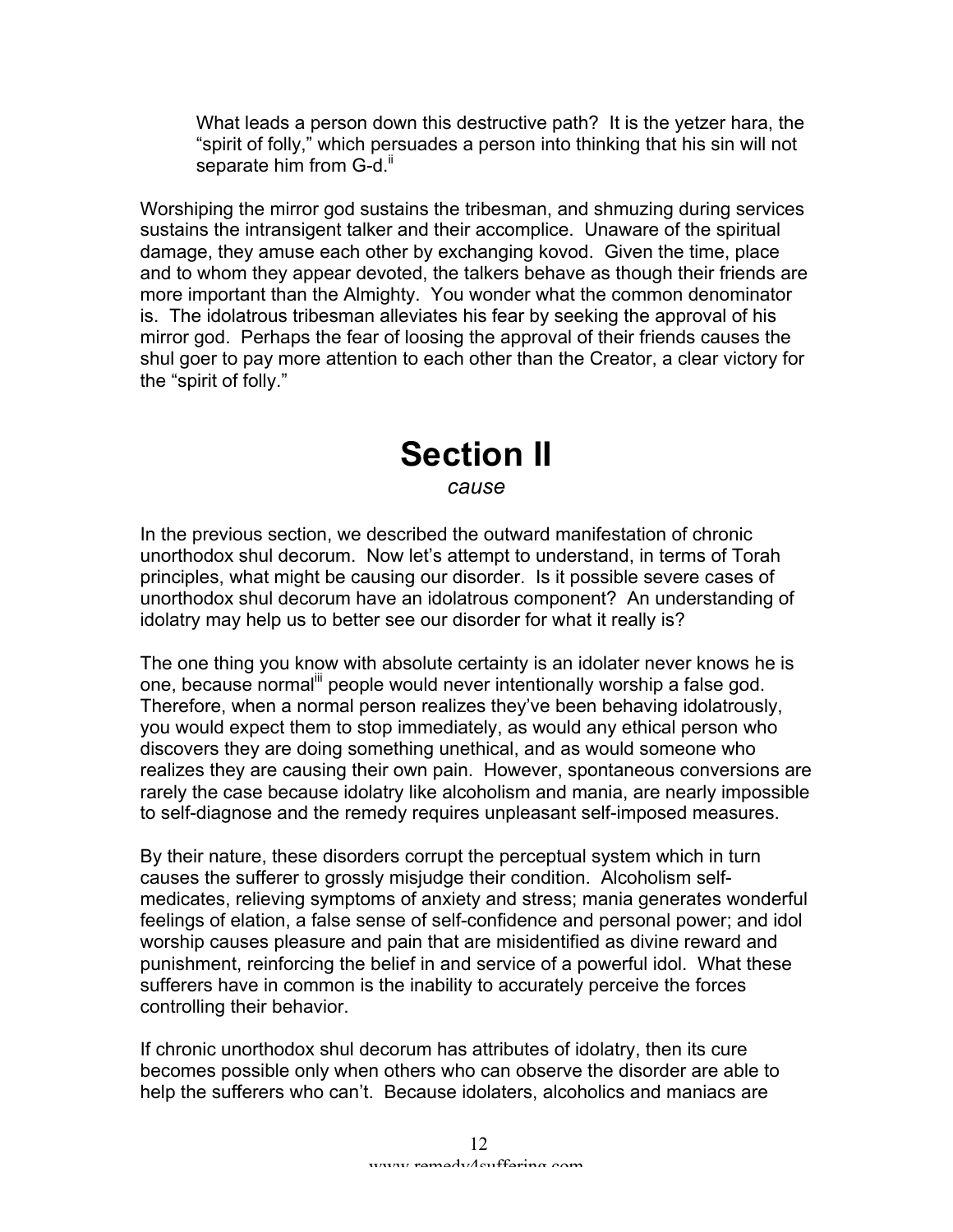blind to their own infliction, those who care enough to save them must intervene. Well defined intervention strategies have been developed for alcoholism and mania. Avraham Avinu invented the first intervention for idolatry. On our watch, we must make a wholehearted attempt to intervene in our communities for the sake of our sanctuaries.

Idolatry is the most severe and difficult spiritual defect to correct. Avraham Avinu faced the challenge of converting idolaters and was ultimately successful. One would think 3000 plus years would have been enough time to remedy unorthodox shul decorum. Could it be that we have all become a part of the problem and therefore cannot see it for what it is. Since an idolater never knows he is one, we all may be idolaters but just don't know it yet, G-d forbid – as the pusik at the beginning of parshas Re'eh (11:28) suggests,

And the curse: if you do not hearken to the commandments of Hashem, your G-d, and you stray from the path that I command you today, to follow gods of others, *that you did not know*."

#### This begs the ultimate question: c**an one ever be certain your god is the one and only true G-d?**

Perhaps my conception of G-d is so off or my Torah knowledge so weak, I am actually worshiping a false G-d, an idol, by mistake. Is referring to G-d with the name 'Hashem', sufficient? Is being a member of an Orthodox shul sufficient? Is walking into shul once per week on Shabbos morning sufficient? Is the only time I don't talk inappropriately in shul is during my personal Amida, sufficient? Is just knowing the first commandment sufficient? Does it make sense to worship G-d on a part time basis?

It should go without saying, at least the second commandment, the prohibition against idolatry, the worship of images, is required. At Sinai, the nation only heard G-d speak the first two commandments. But for some strange reason, rarely do Rabbis or congregants give D'var Torah on the second commandment, the topic of idolatry. Could it be everyone already understands idolatry or thinks idolatry unimportant because the ancient forms are extinct? The prohibition of idolatry is the negative commandment that subsumes all other negative commandments. This reason alone ought to behoove us to fully understand idolatry to protect ourselves from innocently succumbing to its forces in the modern era.

The high rank of importance G-d gives to its prohibition suggests idolatry is human nature, thus the second commandment is informing us of our worst natural inclinations. In case this is true, we must invest a full effort to understand idolatry; otherwise we run the risk of doing something idolatrous without realizing it. But because we believe idolatry is no longer relevant, we fail to learn about it sufficiently; so when it rears its ugly head and stares us in the face, we ignore it,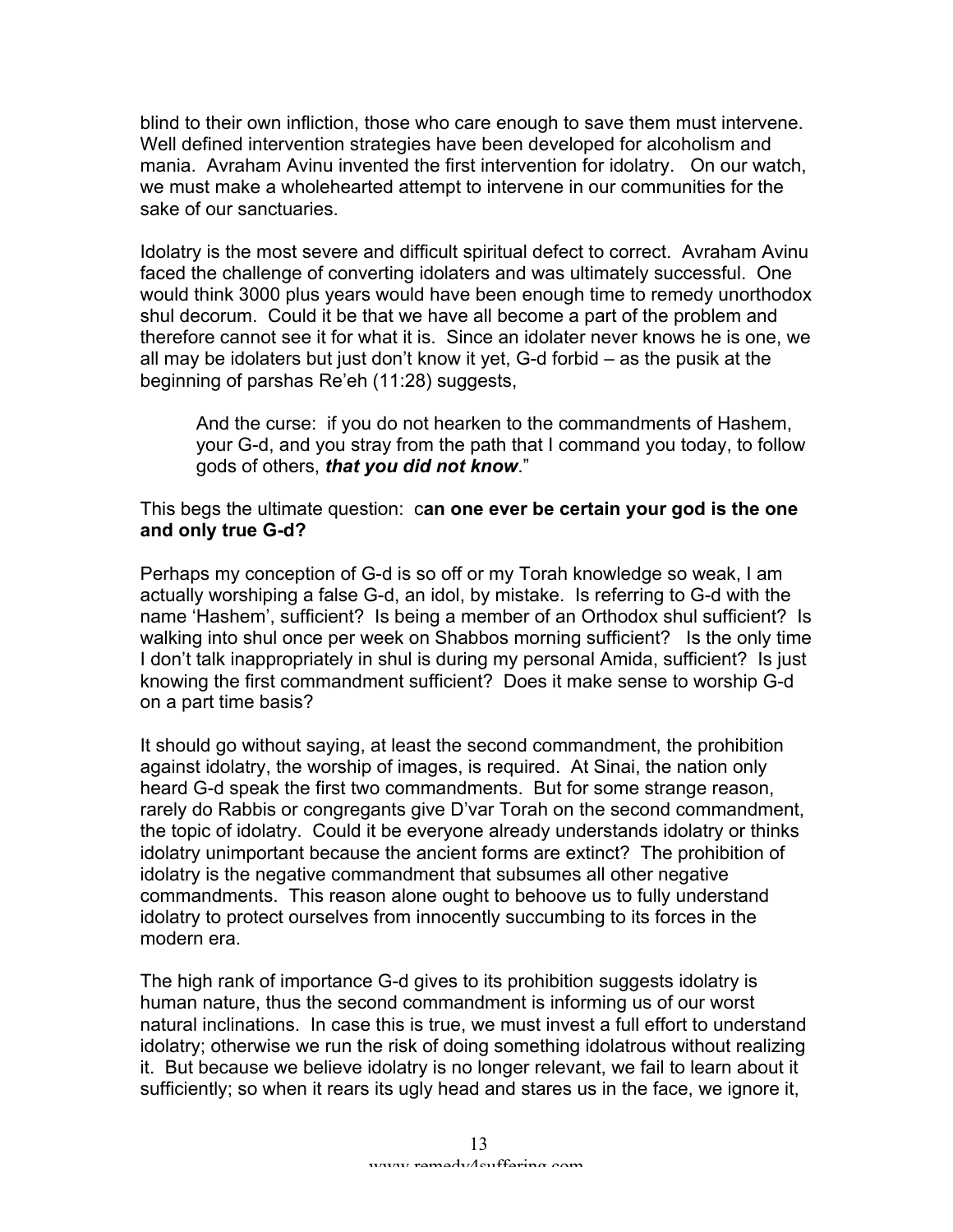tolerate it or succumb to it in disgrace. Surely we can agree chronic unorthodox shul decorum is a disgrace.

If chronic unorthodox shul decorum is indeed idolatrous, the remedy might simply be to realize it. R. Bachya expresses the same notion in Duties of the Heart<sup>iv</sup>,

Whoever knows of the various afflictions that undermine right conduct will know how to avoid them; but he who knows only the good will not retain any of it, because of all the ills that beset it.

One of the pious used to instruct his disciples: "First learn what is evil, in order to avoid it, and then learn what is good and do it, "as Scripture says, "Plow up your unplowed field! Do not sow among the thorns!"

R. Bachya's guidance is clear, in order to ensure right conduct, our first priority is to first understand the evil forces that undermine it. We already know, by definition, nothing is more evil than idolatry.

This leads you, the anthropologist, to the following hypothesis:

If chronic unorthodox shul decorum is shown to resemble idolatry, then our disorder might begin to correct itself naturally, because **normal, ethically minded people naturally try to correct themselves.**

Unfortunately, you see another major obstacle. If the talkers are so disinterested in listening to the Torah when it is being recited during the ritual service, they are likely to be less interested learning why they should? Perhaps they might listen if it came from a Rabbi, however they already lack respect for what their Rabbis have been saying on this subject. Futility may be what we should fear most, that the problem is beyond repair, that nothing will get the talkers to listen and the rest of us just need to wait in gullas until they all die off, as Hashem did with the generation of the Spies.

### **understanding Idolatry**

Now that we have described unorthodox shul decorum and gained an appreciation for the corrupt nature of the problem, we realize a band aid solution will not work. Rearranging the order of the service or getting a chazzan with an operatic voice to make the service more entertaining hasn't worked. We must discover the underlying mechanism, or better, the origin of the mechanism in order to cure the problem.

We begin by asking, what do all forms of idolatry have in common? If we can answer this question successfully, then we will understand the fundamental and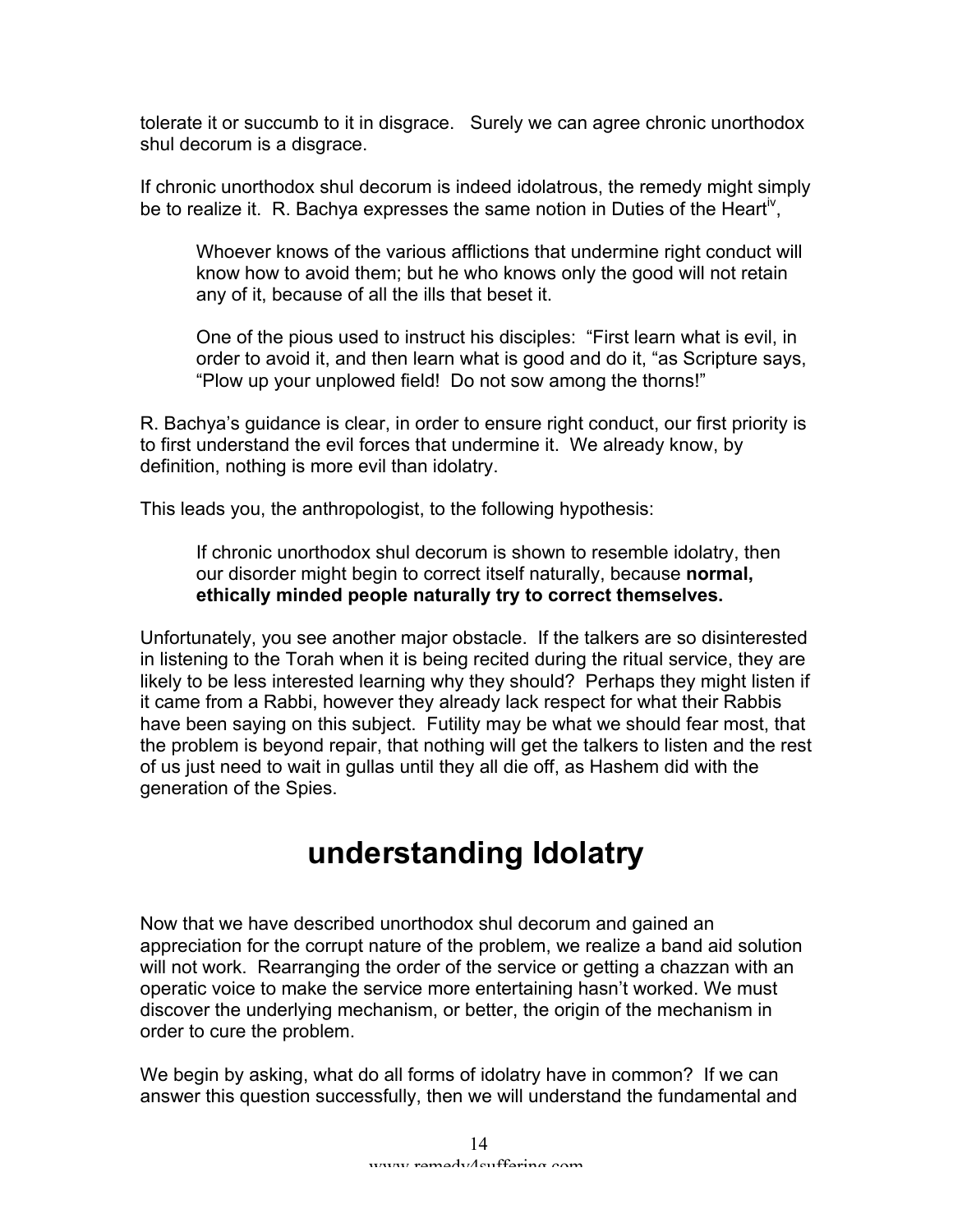essential nature of idol worship. Once we understand its nature, then perhaps we can observe other forms of idolatry we never noticed before, such as the unorthodox shul decorum disorder perhaps.

As in any serious scientific quest, you must first define your terms and method.

#### **Terms**

- 1. A god a being that appears to have the power of free will, specifically to create or destroy, reward or punish, help or harm, forgive or condemn; has the attributes of perfection and non-corporal (not physical); has no source or origin thus answers to no one and no-thing, i.e. is free to do whatever it wills or wishes.
	- a. Hashem the one and only infinite undifferentiated true god true because Hashem has no origin or source; Hashem is the source of everything.
	- b. All other gods many finite differentiated false gods; false because all other gods have a source, namely the human being who worships them; eg. Hashem created the sun, and human beings created the sun god.
- 2. Worship extreme devotion, characterized by loyalty, submission, chronic repetitive behavior, as in the life-long ritual service to a deity. (In psychology, worship-like behavior is symptomatic of neurotic<sup>v</sup> disorders such as gambling, OCD, narcissism, stalking, etc.)
- 3. Submission the giving-over of one's will to another; aligning one's will with another in deference; characterized by the willingness to lower one's status in relation to another.
- 4. Service the act of providing benefit to another before oneself.
- 5. Duty the necessity to act out of reverence for the law. $\mathrm{N}$
- 6. Idolatry worship of images; worship of false gods; worship of intermediary powers.
- 7. Idol an object of extreme devotion; a false god
- 8. Image a non-physical, faithful representation of reality
- 9. Reality anything or everything that exists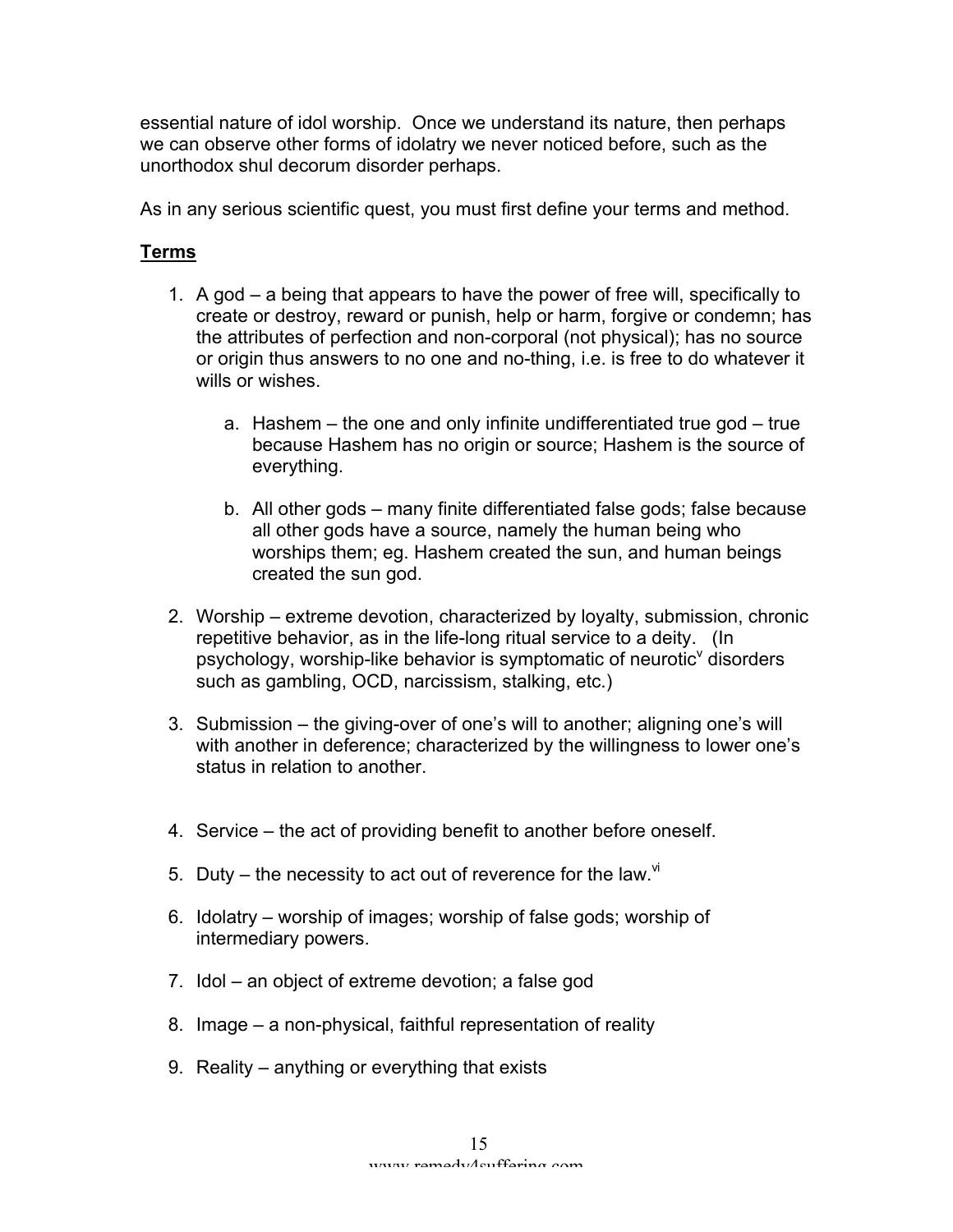- 10.Power the ability to do; capacity to act; capability of performing or producing. Vil
- 11.Loyalty faithful adherence; opposite of betray; resists the inclination to stray or switch.
- 12.Voice the person or other agency by which something is expressed or made known.
- 13.Good consistent with the will of G-d
- 14.Evil inconsistent with, in opposition to, the will of G-d

Before Avraham Avinu's monotheism the world was ignorant of idolatry, because at that time nothing else existed, rendering idolatry indistinguishable and unrecognizable. By the same token idolatry was not a subject for dialogue, making the word 'idolatry' unnecessary. In service to Hashem, Avraham Avinu brought the language of idolatry and monotheism into public discourse as an assertion that all other gods are false. Consequently, we find only two kinds of people in the Torah, those who worship Hashem, the one and only G-d, versus everyone else, all of whom are portrayed as idolaters.

Our tradition teaches that a god is "an entity that at least has a free will to make independent choices and the governing power to implement them."<sup>viii</sup> Orthodox Jews believe only Hashem and human beings have free will. Therefore, if an Orthodox Jew was suffering from a form of idol worship, the idol must be human in nature. This begs the question: what human forces could be powerful enough to temp an Orthodox Jew away from Hashem into some other form of worship during the ritual services inside G-d's house, no less?

The Rambam explains mitzvah 5, 'the exhortation bowing down to idolatry' really means idolatry is the worship of anything other than Hashem,

It is clear that whenever we speak of" idolatry," we refer to everything worshipped aside from the L-ord. (Exodus 20:5): "Do not bow down to them and do not serve them." The intent here is not bowing down alone, exclusive of any other form of worship; it is just that one mode of worship – bowing down – was mentioned. $\frac{1}{x}$ 

More specifically, he says idolatry is the worship of powerful entities created by Hashem for which He is no longer given credit. $^{\star}$  The Rambam teaches that people originally worshiped Hashem, but over time started to pay more attention to His luminaries, other powerful entities created by Him, until He was eventually forgotten – out of sight, out of mind. For example, when a pagan stared at the sun too long, in anger the powerful sun god would punish the pagan with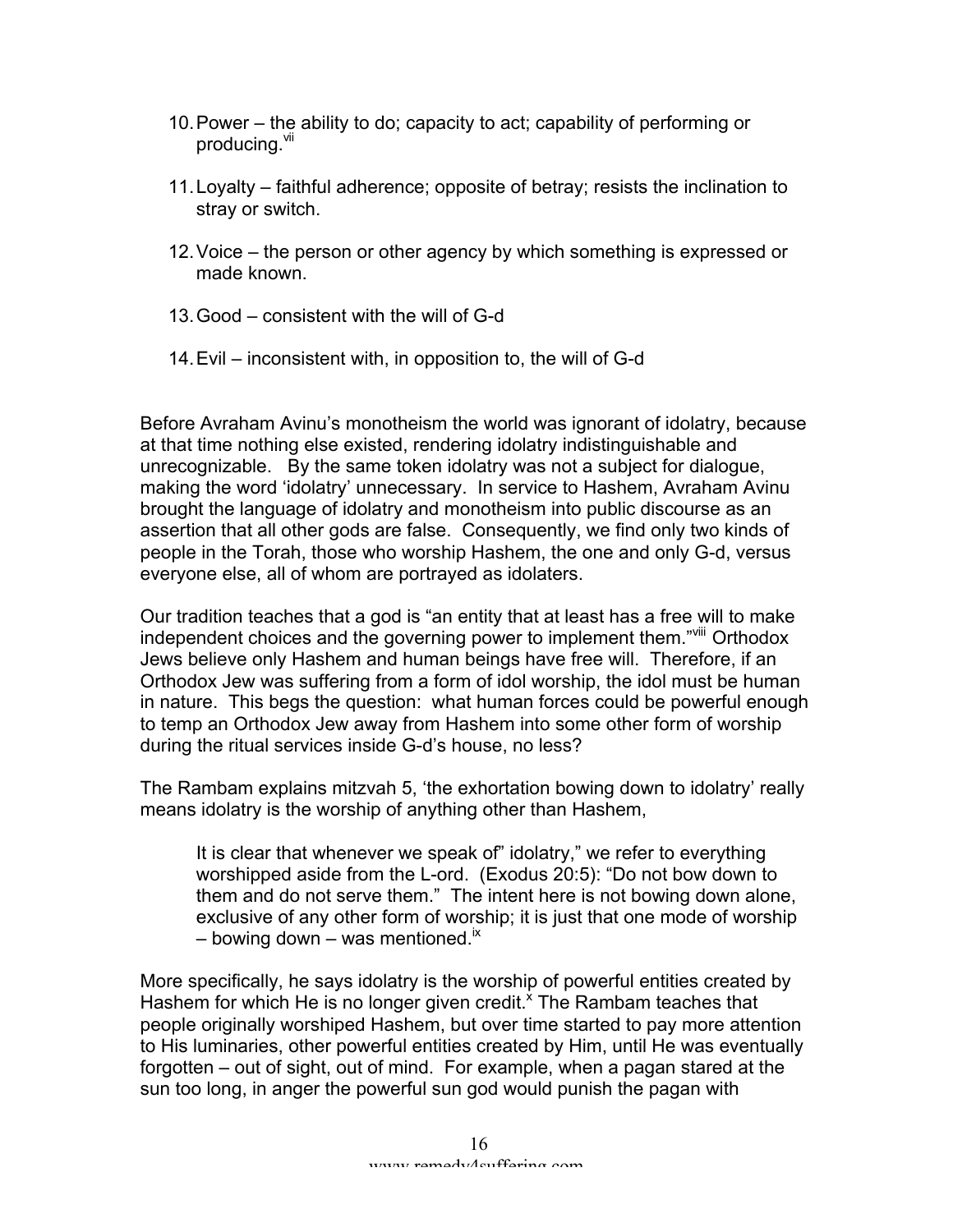blindness. Instead of attributing the punishment to Hashem, pagans misidentified the sun god as a powerful judge and punisher, which caused people to fear the sun for a good but false reason.

It is human nature and often reasonable to become extremely devoted to and even worship a feared object especially when there is no escape from it. Slavery (forced servitude) and money (an intermediary, a form of exchange) are the two classic examples. The slave, in utter confinement and in fear of his master's wrath, becomes extremely devoted to his master. Likewise, given no escape from its necessity, people worship money, fearing the pain of not having enough and longing for the pleasures fancied by the wealthy. Like the pagan who ascribes god-like powers to the sun, modern man mis-identifies money as a source of power over their lives, causing them to suffer from obsessive worrying, hording, overspending or overworking – workaholics and compulsive gamblers are two classic disorders characterized by this extreme idolatrous devotion to money.

However, money and forced servitude are not the underlying forces driving the shul decorum disorder. Yes, the chronic noise level in the sanctuary during Shabbos morning services is characteristic of a market place, but clearly, our disorder does not involve financial exchanges. Upon closer examination when the talkers are in high-gear, you find there is another exchange taking place and you notice Hashem is almost always left out - a corruption in loyalty. What are the talkers so devoted to such that they so easily forget about G-d in His own house? What is their medium of exchange and what are they sacrificing?

# **forces of Friendship**

the inclination to curry favor

*What constitutes wholehearted devotion of all acts to G-d? It is the <i>intention*, *in public and private acts of worship, for the sake of His Name, to do His Will alone – and not to win the favor of human beings.xi*

On its surface, friendship always appears to be a good thing. Even when two drug addicts become friends then help each other shoot-up, we call the drugs evil but we call them good friends. Likewise in shul, when the talker and listener engage each other during the service, we tolerate their transgression in the honor of friendship. No matter how good the concept of friendship sounds, friendship like most anything else has the potential for both good and evil. In the news we are often reminded how cronyism can lead to corruption in business and in public service, where the ethic of duty is displaced by the exchanging of favors. Apparently, religion is no exception.

For the sake of understanding this idea of friendship, you distinguish three types of friends starting with the most common and least loyal: 1. Good friends, 2. Best friends, and 3. True friends. Good friends trade the goods, primarily jokes,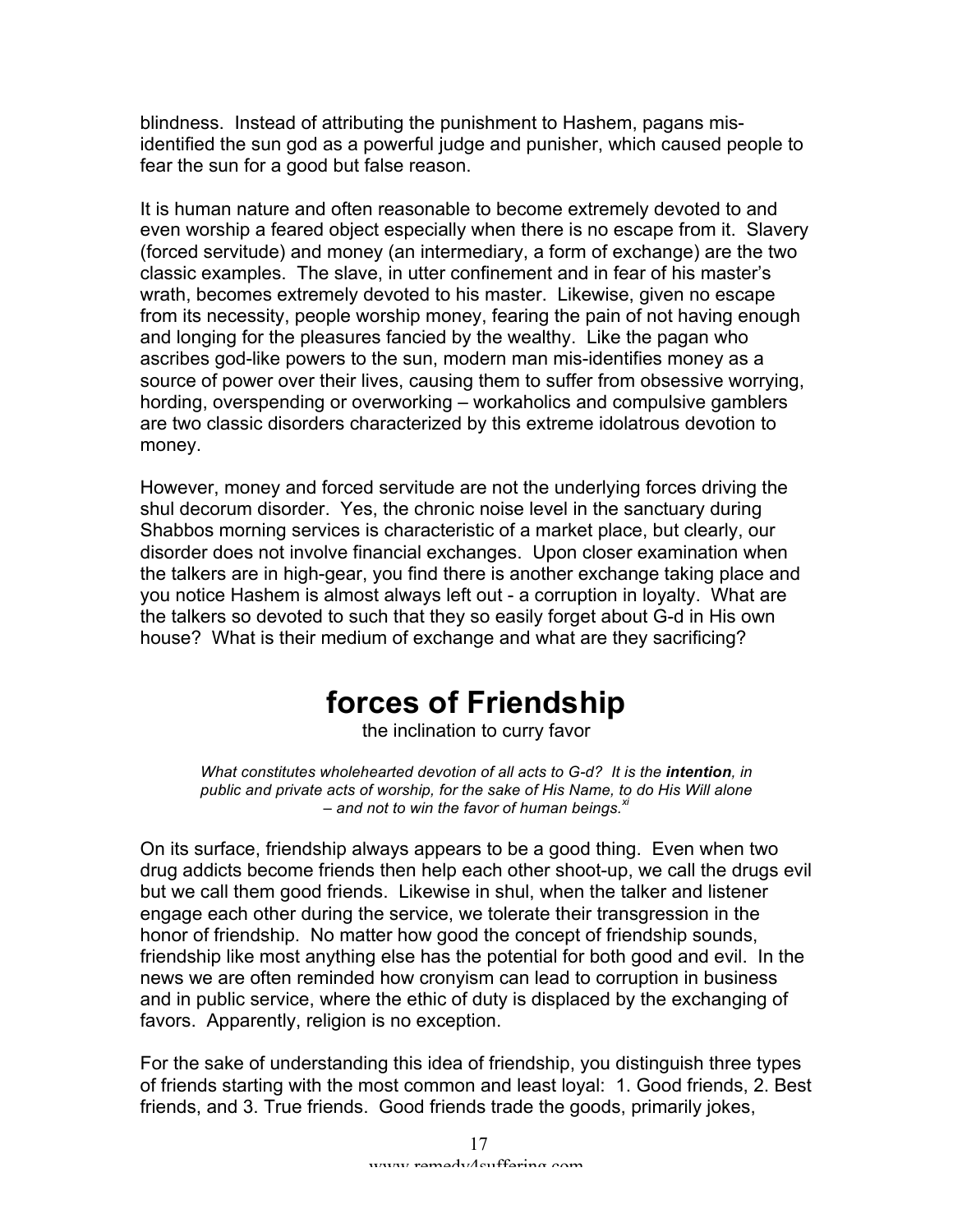invitations, gifts, complements and pats on the back. Best friends do the same except more often and out of favoritism they save the best trades for each other. True friends are the rarest because the relationship is based on honor for its own sake (lishmoh). True friends are honored to be the other's friend and can be trusted to defend the other's honor. True friends rely on each other for the truth even if it is unpleasant, whereas good friends and best friends are in it for the exchange, to make each other feel good, the reciprocal fulfillment of mutual temptations and inclinations. True friends have a higher purpose beyond selfinterest, beyond serving the other in order to get served in return. So you ask yourself, are the talkers and listeners who disrupt the Shabbos service, true friends with a higher purpose or are they just in it for the exchange, to curry favor?

In Duties of the Heart, R. Bachya uses the following exchange to show how to combat the tempter, the yezer hara, when it entices a person to find favor in the eyes of others:<sup>xii</sup>

**Yezer Hara:** "I am so happy that you have reached such a state, that your faith is strong and your heart is undivided toward G-d… You should also conduct yourself so as to fulfill some of your obligations to human beings. For, as you know, they can further your interests or bring you harm; and, as you have found out, if they are pleased with you, you will have honor, but if they are angry with you, you are headed for oblivion.

 You should therefore try to do what will please them, so as to win their favor. As our Masters, of blessed memory, said: 'Anyone in whom the spirit of his fellow creatures takes pleasure, the spirit of the Omnipresent takes pleasure' (Avos 3:10).

**Answer it this way:** What good will it do me to find favor with one who is as weak as I am, who does not have the power either to help or to harm me, as Scripture says: 'Forget about man whose breath is in his nostrils, for of what account is he?' (Yeshayahu 2:22). Even if such a debt did exist, how could I satisfy all my contemporaries, when I cannot satisfy the members of my household, much less other people?

As to what you quoted from the sayings of our masters, of blessed memory, it does not imply an obligation to attempt to please all people. Rather, its meaning is like what one of the wise men said to his son in his will: 'My son, it is impossible for you to win the favor of all people. Try, rather, to win G-d's favor, and He will make you pleasing to people, as it is written: When God is pleased with a man's ways, he makes even his enemies to be at peace with him.'

Beware, therefore, of this and other such attempts of the evil inclination to entice you, for it seeks to lead you along on this road until it has brought you down into the trap of hypocrisy. When it praises you answer it as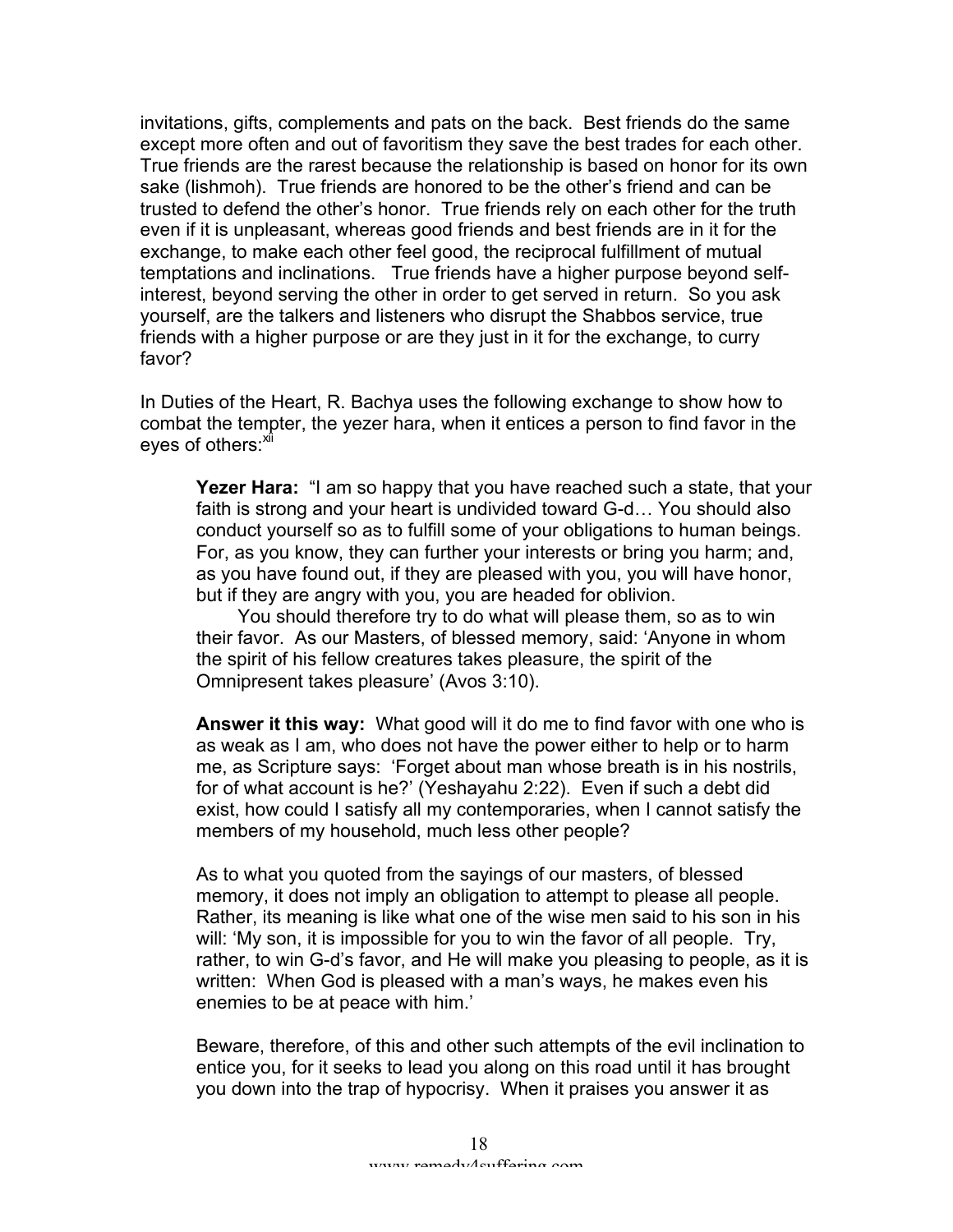follows: What is it that you commend me for – that I am aware of my obligations to G-d? On the contrary, this is a claim that G-d has against me, since I fail to act in accordance with my awareness."

Do the talkers and listeners 'fail to act in accordance with their awareness' or are they so deeply distracted by the act currying favor from their friends such that they become unaware of what is going on around them during the ritual service?

Society promotes the virtues of a well-developed social life, social networking and the high art of politics where favor reins supreme. In complete opposition is the advice found in our tradition as R. Bachya explains: $x$ ili

Solitude and separation from others save one from all the transgressions we have mentioned and are among the strongest factors in the development of positive character traits. It has been said that the mainstay of purity of heart is a love of solitude and a preference for isolation.

Therefore beware, my brother, lest your evil inclination deceive you and make socializing and mingling with people seem attractive to you; [lest it] tempt you, when you are alone and secluded, to yearn for their company.

In Path of the Just, the Ramchal expresses the same sentiment about the detrimental effect social inclinations have on the virtue of holiness,

The factors that lead to the loss of this virtue [holiness] are the lack of true knowledge and continued social intercourse; for corporeality finds like company and revives and revitalizes itself, while the soul remains in captivity within, unable to escape its prison.

However, when he detaches himself from people, and remains alone and prepares himself for His holy inspiration, he is led along the path that he desires to travel. Xiv

The following true story illustrates how friendships play out in a typical social situation where the reverence for the law, Halacha, is missing. There was a man who on Shabbos morning always sat next to his good friend, among the rest of his chevra (like-minded people) in shul. On two separate occasions over the course of their friendship, the friend told the man that he considers him his **best** friend. Because talking disturbs him while praying, the man asked his friend many times to refrain from talking until he finishes praying, a small request for a few minutes of silence. However, the friend could not resist the temptation to talk to the others in his chevra even while his 'so-called' **best** friend was still praying. After two years of frustration, the man reconciled that his friend was certainly not a true friend, hardly a best friend and at most a good friend, so he removed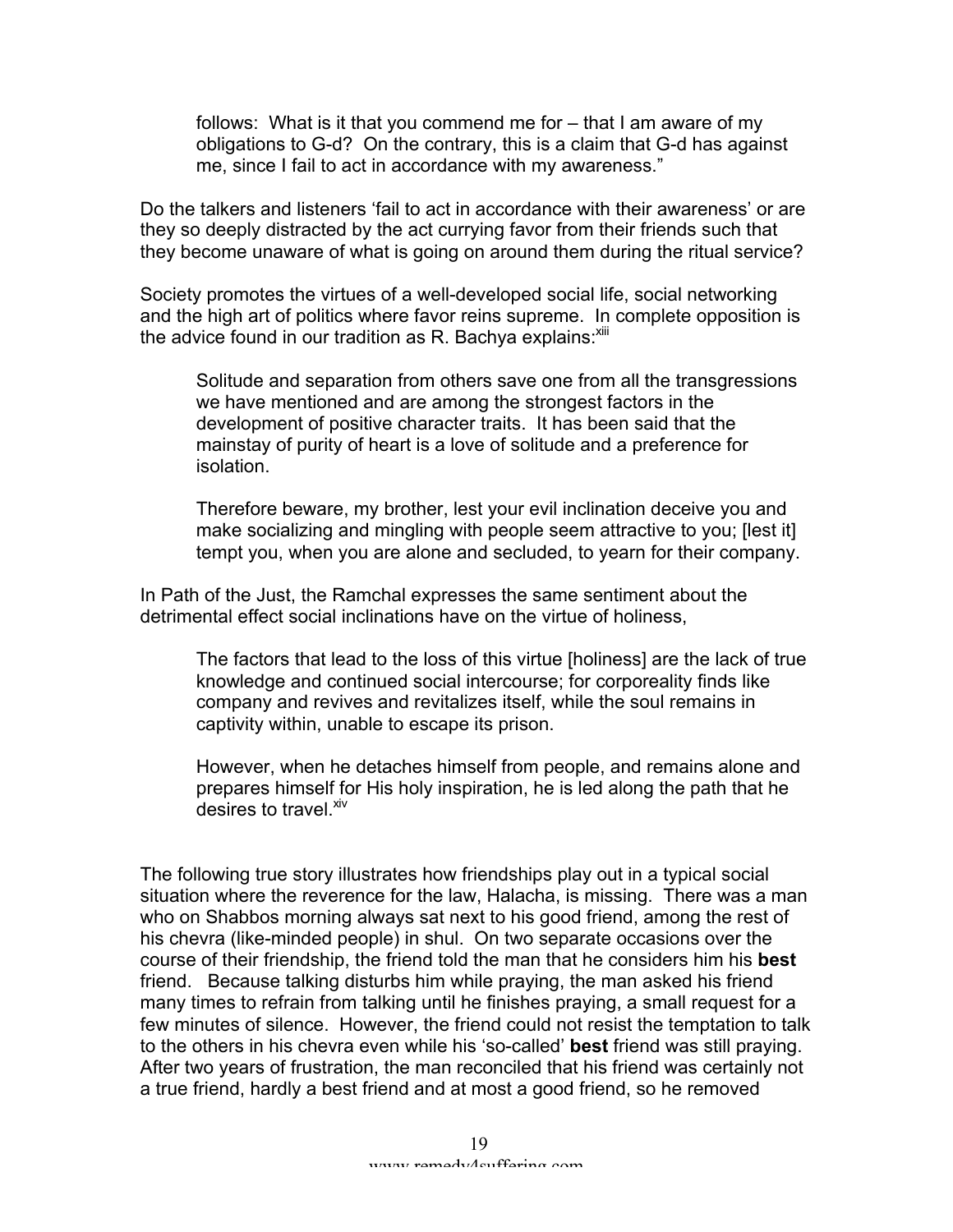himself from the chevra and chose instead to sit permanently on the other side of the sanctuary with like-minded people who have reverence for the law pertaining to proper shul decorum.

And so it goes, the talkers and their listeners exchange words whenever it suites them, hoping their so-called "friends" will favor them, while their eyes scan the sanctuary, looking out to see if anyone notices. If it was once in awhile, an infrequent mistake, so be it. But when the transgression occurs unabated throughout the Shabbos service every Shabbos morning by a significant portion of the tzibor (congregation), you begin to wonder if what you are observing is something evil camouflaged in friendship.

## **Under The** dark **Hood**

of the evil inclination (yezer hara)

**the Sanctuary – a theatre for a personal holy war Tefillah (prayer) – the offensive Free Will – the weapon the Battle – good versus evil the Strategy – Torah**

Understanding good (tov) versus evil (hara) is the most essential lesson of the Torah. As important is the problem of free will, the ability to distinguish a free choice versus a choice determined by inclination. You will see how misconceptions about these principles can lead a person to unwittingly stray down an unethical path and ends in suffering.

Like idolatry, I never heard anyone give a D'var Torah about the yezer hara, the evil inclination versus the yezer tov, the good inclination. People must think everyone already knows the difference, even though there are volumes written on the subject. But unlike idolatry, the yezer hara is considered relevant today by religious Orthodox Jews, as described by our sages in an excerpt from Duties of the Heart,

I say, then: O man, you should know that the greatest enemy you have in the world is your own [evil] impulse [yezer hara], which is interwoven with the powers of your soul and intertwined in the character of your spirit, associated with you in governing your senses and spiritual faculties, privy to the secrets of your soul and to what is hidden deep inside you, your counselor in all your willful movements, whether observable or **concealed**.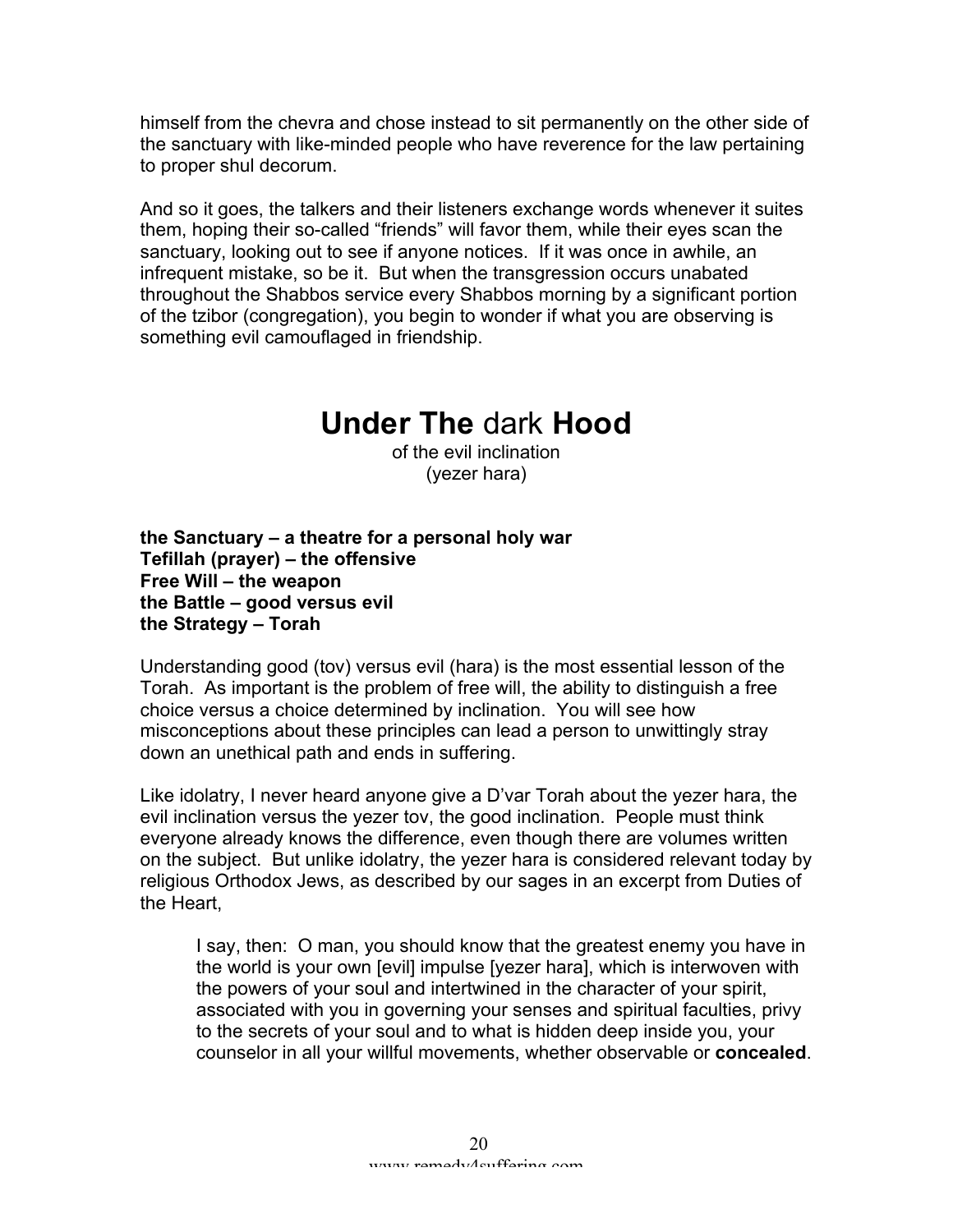It lies in wait to entice you at your every step. You are unaware of it, but it is aware of you; you are unmindful of it, but it is mindful of you.

It clothes itself in the garb of **friendship** for you, adorns itself with the adornment of love for you. It joins the circle of your confidants, counselors, and choicest friends, and seems eager to do your will, as indicated in its outward movements and gestures. But in fact it is shooting deadly arrows at you, to uproot you from the land of the living, as Scripture says of someone of this nature: "Like a madman who shoots firebrands and deadly arrows, so is the man who deceives his neighbor [fellow congregant] and says, 'I did it only in sport" (Mishlei  $26:18-19$ )<sup>xv</sup>

Over the years, you've noticed that people often confuse good versus evil with the concept of positive versus negative. Many people mistakenly think positive is always good and negative is always bad; that good is never negative and evil is always negative. Since evil's motis operandi is to conceal itself by appearing 'good', if a person can't tell the difference they may choose evil by mistake. Our talkers may be saying very kind words to each other, they may be discussing important topics such as the economy, politics, Israel, Iran or our national pastime, baseball. They may even be discussing Torah, all of which are positive. However, if the conversation detracts from or interferes with someone else's sacred attempt to connect with G-d, it is evil by definition. When the collective transgression rises to a noise level that causes the leadership to stop the service pre-maturely, how can this be seen as anything other than evil?

According to Judaism, Good is G-d's will. Evil is simply the antithesis of Good, in opposition to G-d's will. Good is not necessarily something we like. For example, despite the pain of a needle, a doctor does good when injecting a vaccine into a patient's arm. War by definition is negative and appears evil on its surface, however when Hitler needed to be stopped, it was good the US declared war and the war was just.

Like a snake in the grass, evil conceals itself so its prey does not notice and run from it. If evil conceals itself with a cloak of goodness, how can a person know if what seems good is really evil in disguise? This problem is the reason an Orthodox Jew relies on Halacha, the moral law, for guidance and protection, in order to avoid falling into an evil trap. Torah is the Jewish antidote and our obligation is to be vigilant in its observance.

Our challenge is compounded by the difficulty in knowing the difference between an act of free will versus an act of inclination. If a person does not fully understand the difference, they may think they are exercising free will when in fact they are not, in which case something else is controlling them without their knowledge, like a puppet. *Being a puppet is far worse than being a slave, because at least a slave knows he is one.* To avoid *the puppet pitfall,* it behooves everyone to learn the logic of free will.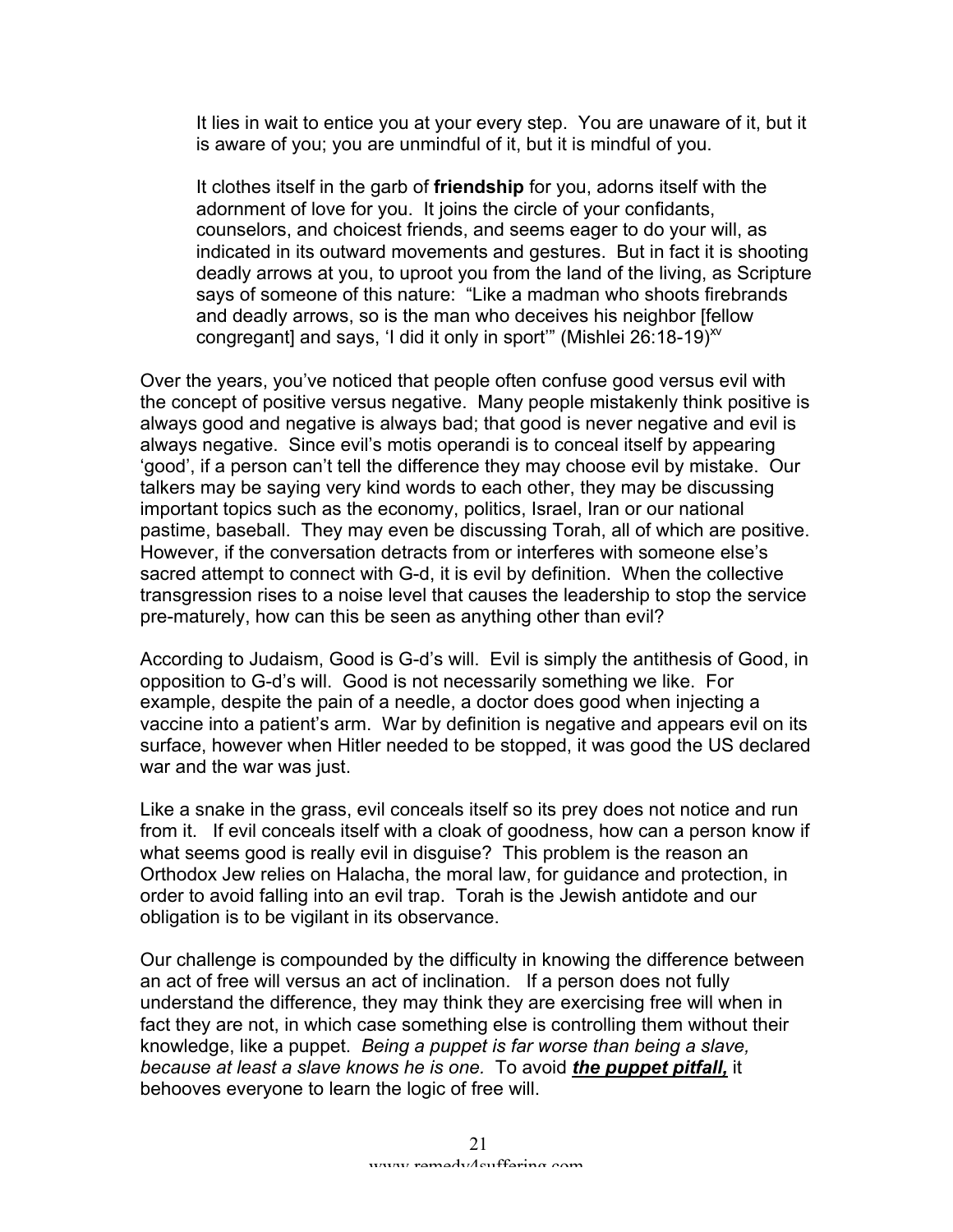An inclination is a force of habit which occurs automatically, that has the potential to undermine one's free will. Immanuel Kant presents the problem of inclination succinctly in his monumental work, "Religion within the Limits of Reason Alone".<sup>xvi</sup>

Natural inclinations, *considered in themselves*, are *good*, that is, not a matter of reproach, and it is not only futile to want to extirpate them but to do so would also be harmful and blameworthy. Rather, let them be tamed and instead of clashing with one another they can be brought into harmony in a wholeness which is called happiness. Now the reason which accomplishes this is termed *prudence.* But only what is opposed to the moral law is evil in itself, absolutely reprehensible, and must be completely eradicated; and that reason which teaches this truth, and more especially that which puts it into actual practice, alone deserves the name of *wisdom.* The vice [transgression] corresponding to this may indeed be *termed folly*, but again only when reason feels itself strong enough not merely to *hate* vice as something to be feared, and to arm itself against it, but to *scorn* vice (with all its temptations).

According to Kant, there is nothing inherently wrong with natural inclinations until they cross the boundaries of moral law, at which point they are by definition evil and must be stopped. Understanding the tempting forces of one's own inclinations can free oneself from them and empowers judicious adherence to the moral boundaries set by the Torah. To avoid mistakes that end in folly, such as our shul decorum disorder, Kant suggests caution is required, especially for those who, as an act of free will, claim to live according to Torah. In other words, when a potential mistake could result in a moral transgression, we must err on the side of caution. Therefore, it behooves all of us to study the moral law so that we can see, to the best of our knowledge, where the moral boundaries are actually drawn. However, simply knowing what is moral is insufficient - good people act immorally at times with full awareness. Fear of G-d or reverence for His moral laws, is necessary for its adherence. When a so-called religious person knowingly violates halacha, it is a sign something is deeply wrong.

How does confusion between good vs. evil and free will vs. inclination, help us understand our decorum disorder? You decide to make some observations. You start by looking for the human forces at play during davening (prayer). Your observations identify the force of three voices, two of which are problematic. You observe,

- 1. yourself speaking to G-d privately in a freely chosen act of prayer,
- 2. your inclination to listen to your extraneous thoughts speak to you privately
- 3. yourself distracted by talkers speaking in public around the sanctuary.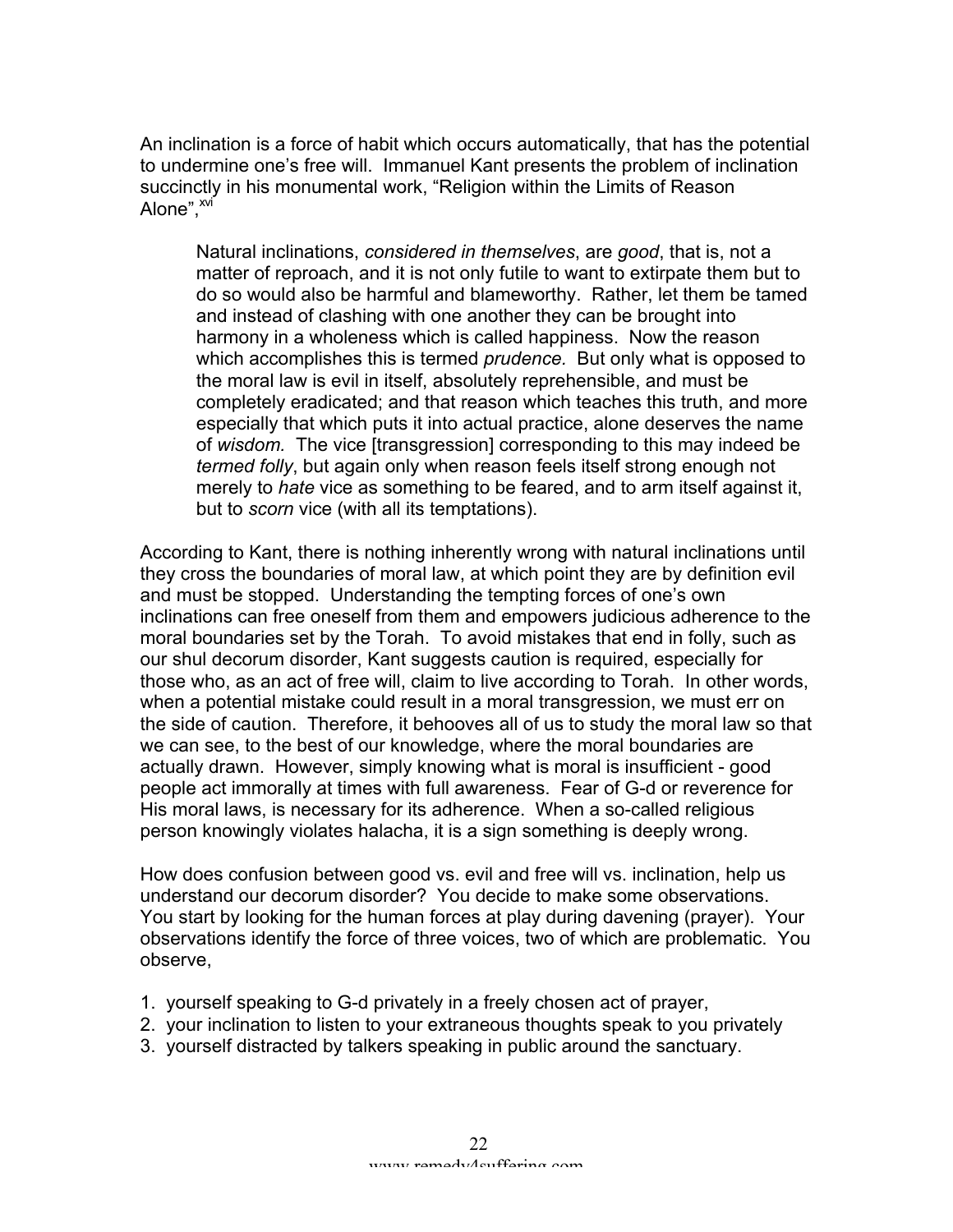You also observe you have one purpose in mind while praying, to communicate with G-d to the best of your ability by paying close attention to your prayers. However in opposition, you find yourself being attacked from two sides: you are externally distracted by the talkers and internally distracted by your own inclination to think about things other than the prayers. Whether it comes from within you or from someone outside of you, any distraction that tempts someone to stray from prayer is evil by definition, even if the distraction appears positive or good on its surface.

Since appearing 'good' is evil's method of deception, what better disguise is there than thinking about Torah when one is supposed to be praying? Likewise, there is no better time to observe the evil inclination than during prayer. Since praying to G-d must be extremely offensive to the yezer hara, it stands to reason the yezer hara would retaliate by distracting, enticing, tempting, interfering, intruding – in order to distance the person from G-d. Prayer naturally lures the yezer hara into action, exposing one's own evil inclination to oneself – an opportunity to observe and defeat G-d's enemy-within. From this perspective, prayer serves two reciprocal purposes: 1. To defeat G-d's enemy, and 2. To get closer to G-d, simultaneously.

During prayer, a friendly yezer hara approaches, disguised as extraneous thoughts or feelings which seem at the time more important than G-d, before whom we stand in prayer – thoughts or feelings that temp us to stray, not pray. The difference between the talkers, their listeners and everyone else, is the talkers and their listeners have been completely enslaved by this yezer hara and don't know it. Like a puppeteer whose hand fully occupies and manipulates its puppet, so does the yezer hara highjack the mind of the talker who unwittingly lends their voice to their evil inclination. The pernicious nature of this yezer hara is so deep, hidden and corrupt, the talker is convinced he or she is violating the Halacha for 'good' reason, a condition of hypocrisy and folly. R. Yitzchok Isaac Sher, the Rosh Yeshivah of Slobodka explains,

The Sages also revealed the secret of the force of habit: One who transgresses and repeats, reaches the point where he views the transgression as being permissible. From the outset, habit is so strong that it deadens the restraining feelings that one had until he no longer feels that by transgressing he is divesting himself of the yoke of heaven.<sup>XVII</sup>

Everyone has this evil inclination, this yezer hara. Those who don't see it within themselves also do not see how it controls them. Fortunately, whether we see it or not, by observing the Halacha, thank G-d, we can protect ourselves against it. Being distracted by one's own thoughts and feelings during prayer is not in itself idolatrous, particularly if a person immediately returns to prayer as soon as they realize they've been distracted. However, if a person chooses, as an act of free will, to continue attending to the distraction instead of returning to their selfproclaimed duty to pray, we must ask, 'what is this' if not idolatry?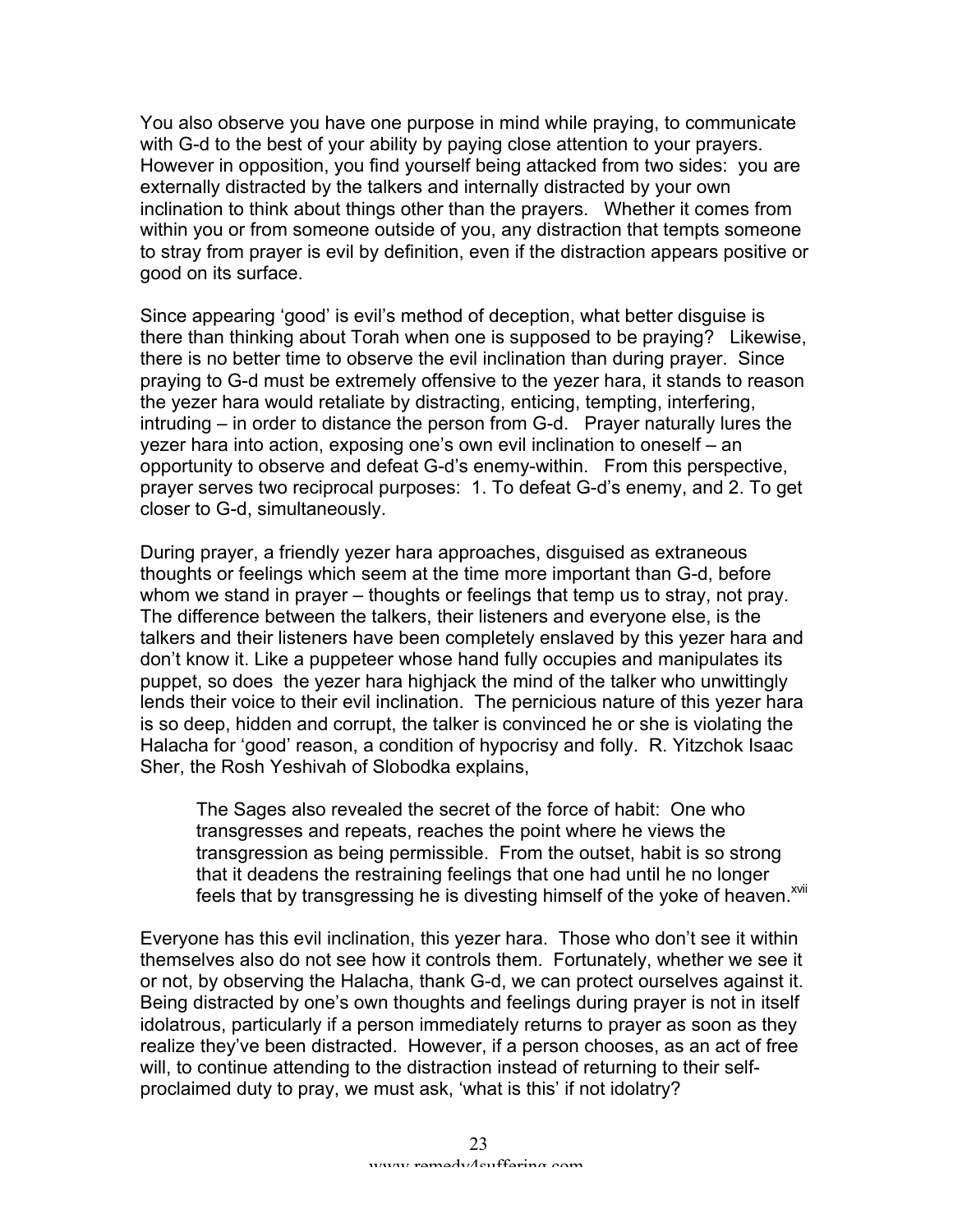If it is idolatry what is the idol's name? If you suggest to the (t)alker they are suffering from idolatry they will either get offended or they will try to make the following argument for which yo(u) need to prepare:

#### **t: the talker u: you**

t: You fool, you have it all wrong. When I'm praying, if a thought about Torah pops into my mind distracting me from praying, it is my yezer tov (good) not my yezer hara (evil). You are confusing the two yezers.

u: My dear friend, I'm sorry to say it is you who is confused. You fail to recognize both the yezer tov (good) and the yezer hara (evil) have the name 'yezer' in common. 'Yezer' means impulse. Impulse is a synonym for inclination and by definition is NOT an act of free will. An impulse is automatic and machine-like. When you pray, why would you choose to pay attention to a machine instead of G-d?

t: I beg your pardon – are you saying human beings are machines?

u: No. A person is composed of a body and a soul. Only the body is a machine, a bio-chemical machine. The soul in which my free will resides is certainly not a machine. Machines do not have free will or a soul. A machine has no choice but to execute the will of its maker – this is self-evident.

t: You sound confused – don't you consider your body a part of you?

u: No my dear, in no aspect am I my body in whole or in part, but I do possess one, the one body the one G-d gave me to deal with. Who I am is the free will G-d assigned to my body.

Judaism teaches G-d created man in His image. Judaism also teaches G-d is infinite free will, the power to know, to do and to choose anything He so desires. Therefore, of all the human faculties, free will is the one faculty that most makes us resemble G-d. This is the reason I spend most of my time learning about free will.

If you consider yourself to be your body or that your body is part of you, I suggest you are operating under a false premise and is most likely the reason you are suffering.

t: Who said I'm suffering?

u: You must be suffering from something, otherwise you would not so cavalierly violate the halacha, the moral law, and be so inconsiderate to your fellow Jews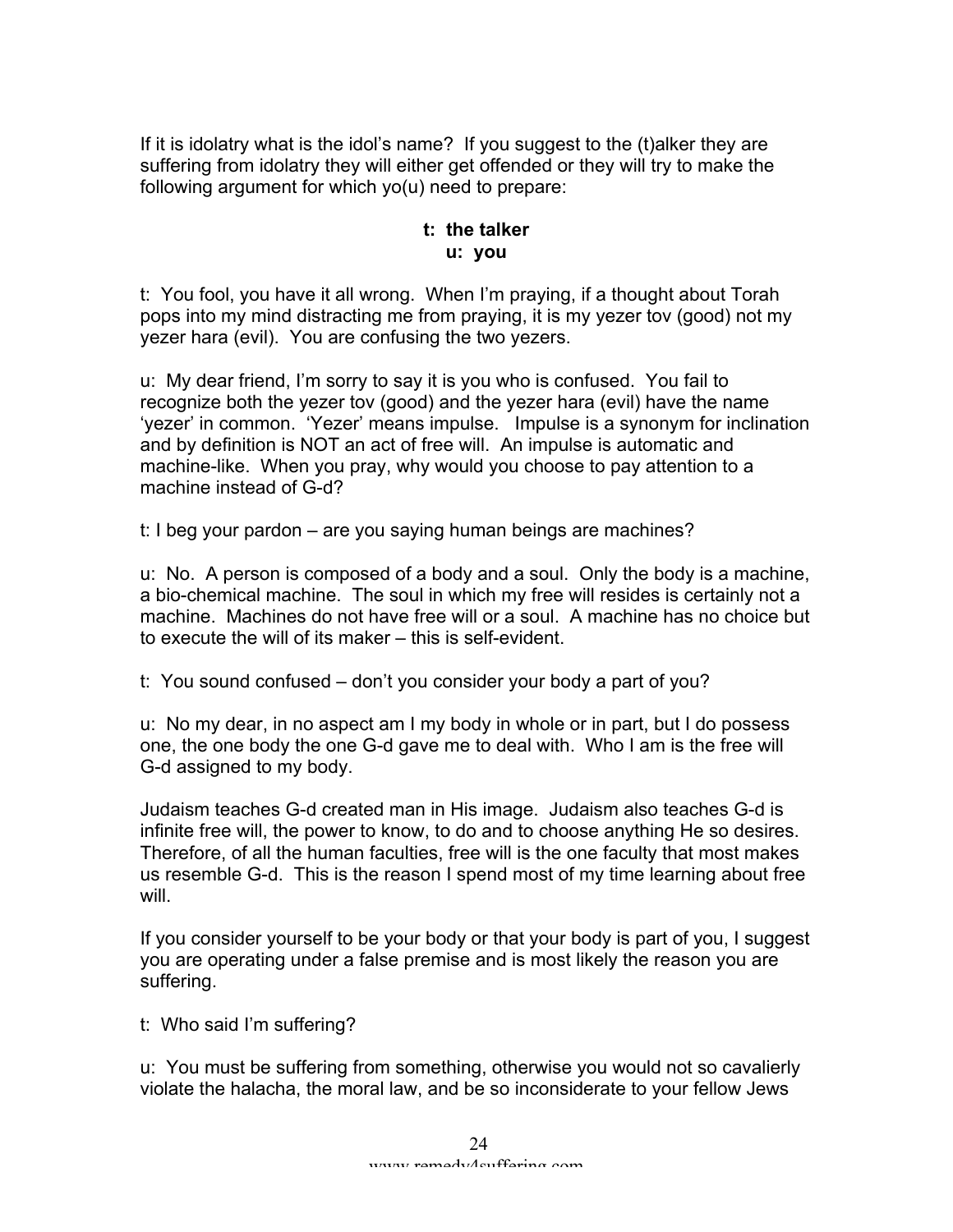who need and have a right to pray in silence. That's not Jewish. You are transgressing both your relationship with G-d and your relationship with man. Isn't it hypocritical of you to violate the laws of your own faith?

t: People will not want to be your friend if you call them a hypocrite?

u: I don't come to shul to make friends, I come to shul to worship Hashem. If I develop one true friend in shul, I'll consider myself very fortunate.

- t: Anyway, you can't stop people from talking if they need to talk.
- u: I disagree and I'll show you why. Are you open-minded enough to hear me out?

t: Yes, but it better be good.

u: Did you ever stop to think what you would do if you discovered you are suffering from a form of idolatry that was causing you to talk at inappropriate times in shul?

t: Of course not. People believe idolatry is extinct and irrelevant, removing all reason to be concerned about it. Also, I love Hashem and I'm devoted to Him, therefore I can't imagine how I could ever end up suffering from idolatry.

u: But if someone could show you are mistaken, and idolatry was causing you to violate the halacha of shul decorum, would you try to stop?

t: Of course I would stop.

u: But what would you do if the idolatrous forces had a very tight grip on you making it very difficult to stop, would you give up trying or would you continue to fight against G-d's enemy, to do everything you could to stop?

t: I would fight to the death - not literally, but you know what I mean.

u: Ok, good. Now let's get started. By asking and answering two questions, I will show you why the decorum problem we have in our shul is similar to idolatry.

1. How can you tell the difference between your yezer hara versus your yezer tov? Another way to frame this question is, can you be sure your yezer tov isn't really your yezer hara in disguise? If a person is unable to recognize the difference, they may end up choosing evil without realizing it. I assert most normal people make this innocent mistake from time to time, but most certainly the talkers do more often.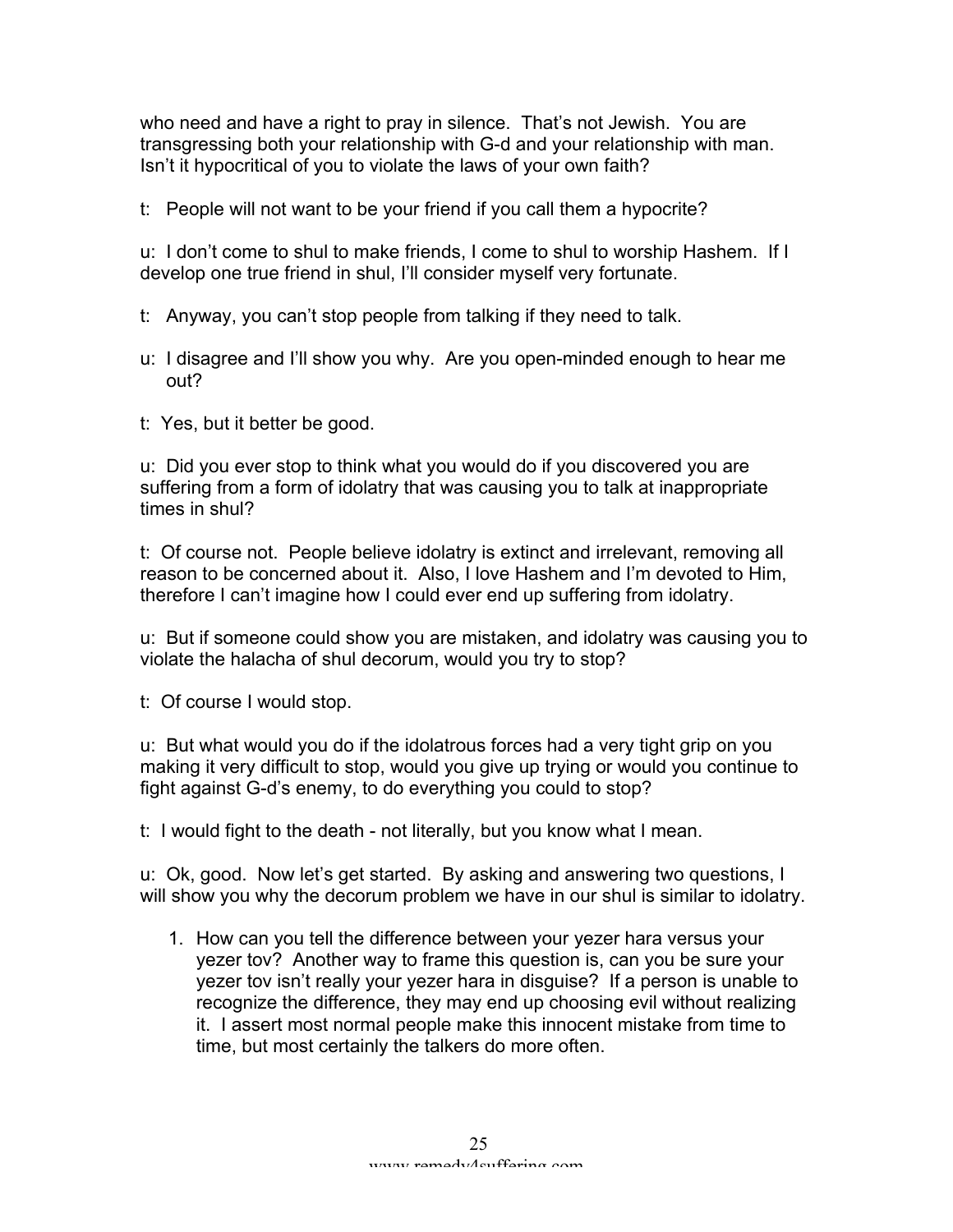2. When you think you are making a free choice, how can you be sure you aren't operating under the force of an inclination instead? If you don't know the difference between an act of free will versus an act of inclination, you may mistakenly perceive being in control of yourself when in fact something else is controlling you, like a puppet. A puppet is a slave who doesn't know he is one. I assert the talkers have innocently succumbed to **the puppet pitfall** because they don't understand the difference between the power of free will and the force of their inclinations.

#### t: What is an inclination?

u: An inclination is like an impulsive habit you may or may not know you have, that influences or controls you.

t: How does this pertain to idolatry?

u: An idol is a false god, and an idol worshiper perceives the idol is a real god, thus a god they do not know. The mistaken belief is not that the idol has power, such as the sun god for example; the sun is very powerful. The mistaken belief is that the idol, the sun god, has free will, the choice to reward or punish.

Don't you have a similar belief about yourself, about the source of your thoughts and feelings, that you have the power and choice to reward or punish yourself? For example, normal people sometimes put themselves down, get angry at themselves or feel guilty needlessly, and at times are unable to stop thinking about something that bothers them? Normal people don't freely choose to suffer. Therefore, in these examples the sufferer must be making a mistake of some kind.

The mistake is not the belief that our thoughts and feelings originate from a source of power within us– clearly our thoughts and feelings have a powerful effect on us. The mistake is believing the source of ALL our thoughts and feelings has free will. Because people mistakenly perceive they themselves are the source of ALL their thoughts and feelings, they honor all of them with their attention, including by mistake the thoughts and feelings that come from an evil inclination they do not know.

t: Please be more specific.

u: Remember I said a human being is the combination of a body and a soul, and the free will of the soul is who a person truly is.

t: Yes.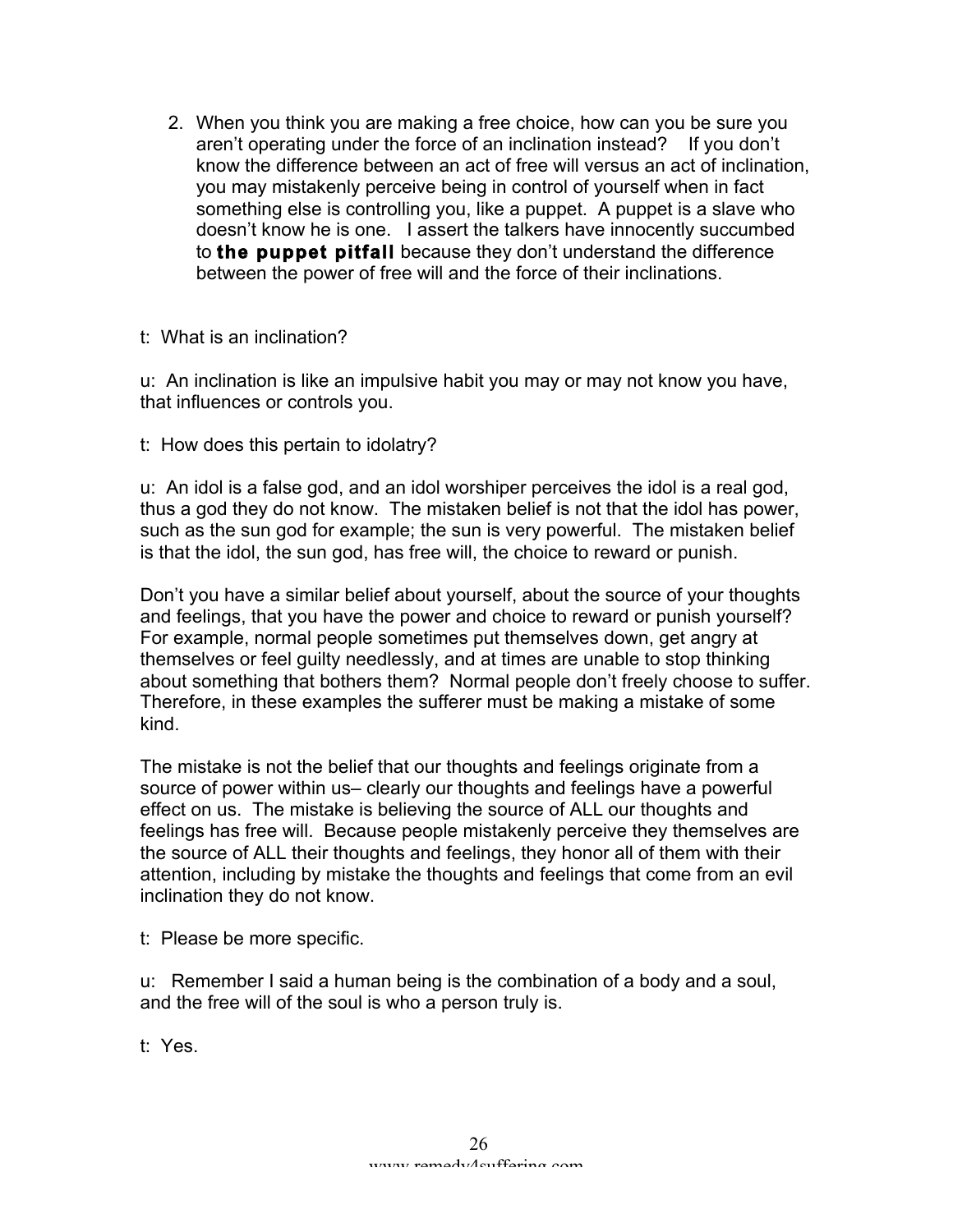u: Thoughts that result from an act of free will are by definition self-controlled. All other extraneous, impulsive thoughts and feelings are inclinations that originate from the body over which a person does not have full control. Because most people consider themselves, in whole or in part, their body, they therefore assume by mistake they are the source of all their thoughts and feelings.

t: It is self-evident to me that I can freely choose to create a new thought or freely choose to think about a subject of great interest to me. It is also selfevident to me when I notice I am paying attention to an extraneous, impulsive thought, that I can freely choose to continue thinking about it or not, though difficult at times. On the other hand, I sometimes notice I was unintentionally thinking about something extraneous that grabbed my attention without me realizing until after the fact.

Not so self-evident is the logic and mechanism that determine my extraneous, impulsive thoughts. I'm very curious what causes the automatic, unintentional flow of thoughts that have so much influence over what we think about most of the time.

u: I was too. I spent a lot of time researching this and I would like to share it with you but I don't have enough time now to do it justice. Shall we talk later?

t: I would like that. But before you go, aren't you going to explain how unorthodox shul decorum is idolatrous? I won't let you get away with accusing me of idolatry without explaining yourself fully.

u: That's fair. I am suggesting a person is acting idolatrously if they pay more attention to their own automatic, unintentional, extraneous thoughts instead of attending to G-d during designated times for prayer. This is a form of selfworship and the idol's name is 'I'.

t: But how is self-worship a form of idolatry exactly?

u: Confusion can cause the talker to think they are worshipping G-d when in fact they are worshipping themselves. This is evident when a self-proclaimed religious person knowingly violates the laws of their own religion to serve themselves and it becomes very obvious when this disorder occurs in the sanctuary, the absolute last place a religious person would dare transgress. It is very mysterious but as the pieces of the puzzle come together, we can begin to understand how such hypocrisy and folly can happen.

When a person becomes extremely devoted to an object that appears to have the free will to help or harm them, the object can become an object of worship, i.e. an idol.<sup>xviii</sup> In our case, the object is the origin of extraneous, impulsive thoughts that distract the talker from prayer. People make decisions based on their thoughts, decisions which sometimes result in success or distress, i.e help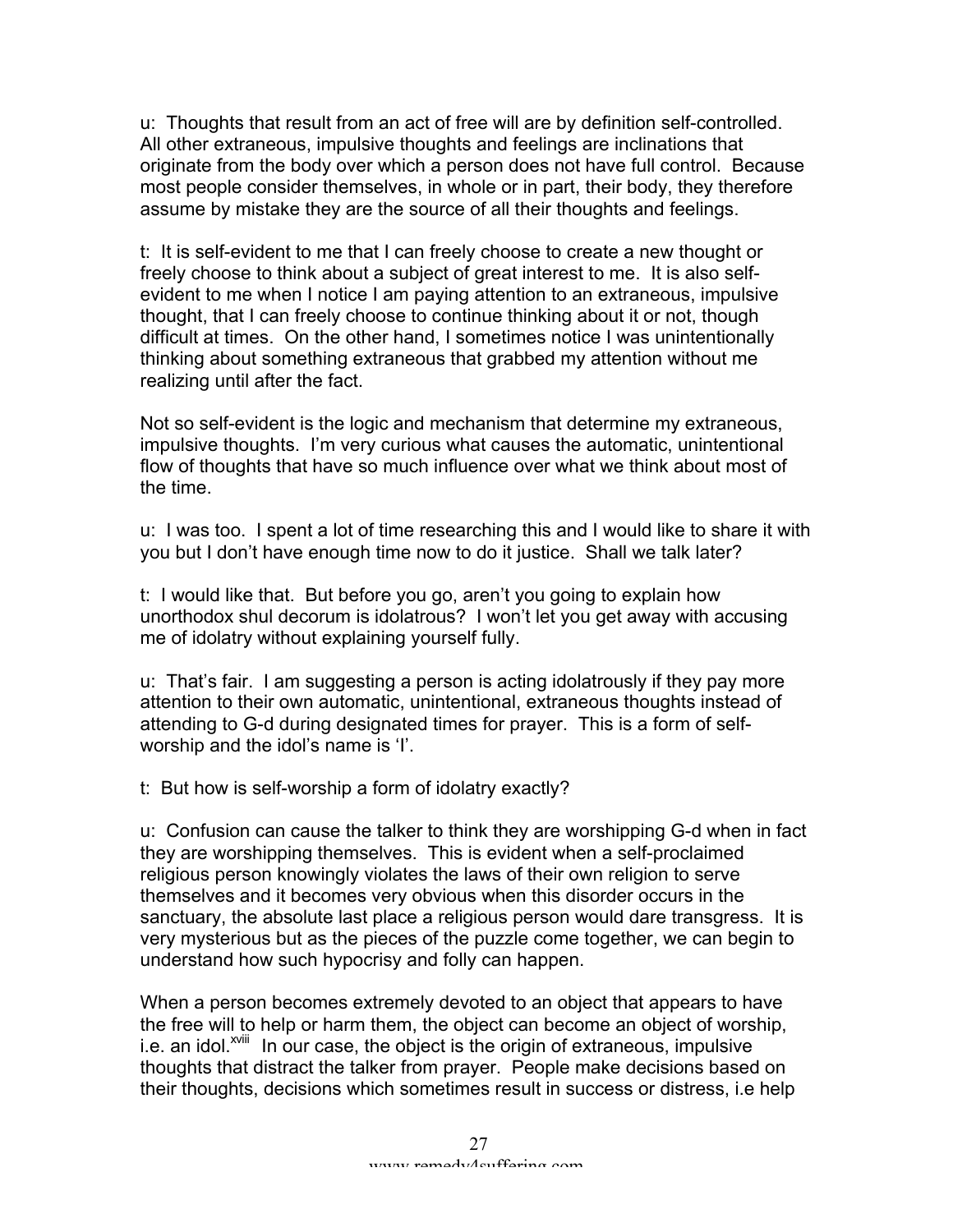or harm. Most people assume their extraneous thoughts originate from themselves, and since everyone has a free will, they mistakenly perceive their extraneous automatic thoughts are freely chosen by them. Therefore when a talker demonstrates extreme devotion toward their extraneous thoughts during prayer, such devotion is analogous to the worship of an idol. Instead of focusing on the prayers, they focus on their thoughts; instead of worshipping G-d, the talkers unwittingly worship themselves.

Those who understand the pitfalls of good vs. evil and free will vs. inclination, can recognize idolatry when it rears its ugly head. Those who don't, perceive unorthodox shul decorum as a psychological or sociological problem, rather than a spiritual one.

t: I never thought about it this way and it certainly isn't something people talk about.

u: As my father, Yacov ben Yosef, always told me, it is never too late to begin.

## **Conclusion**

At each sacred moment during the ritual service, the talker and their listeners are bound by three *alter*natives, 1. to pay attention to G-d, 2. to pay attention to friends or, 3. to pay attention to the beautiful décor of the sanctuary. Choosing friends requires sacrificing the other two alternatives. Outside the sanctuary such friendship looks like normal healthy companionship and camaraderie of a close knit religious community. Inside the sanctuary where the legal halachic environment is spiritually pure, the pernicious forces of favor are visibly at play in the absence of reverence for the moral law, the halacha that governs proper shul decorum.

Some of the actors are visible and some invisible. The main actors are G-d and His enemies, the false gods that deploy the yezer hara to do their bidding. When the talker chooses to pay attention to an evil inclination he does not know, devotion switches from G-d to oneself and praying switches to pretending – a form of self-worship. This internal corruption of the mind in the sanctuary is addressed by the Ball Shem Tov in his commentary of Tzava'at Harivash, xix

"If I am not for myself, who is for me? [And if I am for myself, what am I?..]." (*Avot* 1:14)

When praying one must be like divested from physical reality, unaware of your existence in this world. That is to say, "When I reach the level that I am altogether unaware whether I am in this world or not, I will certainly have no fear of alien thoughts. For when I am divested of this world, alien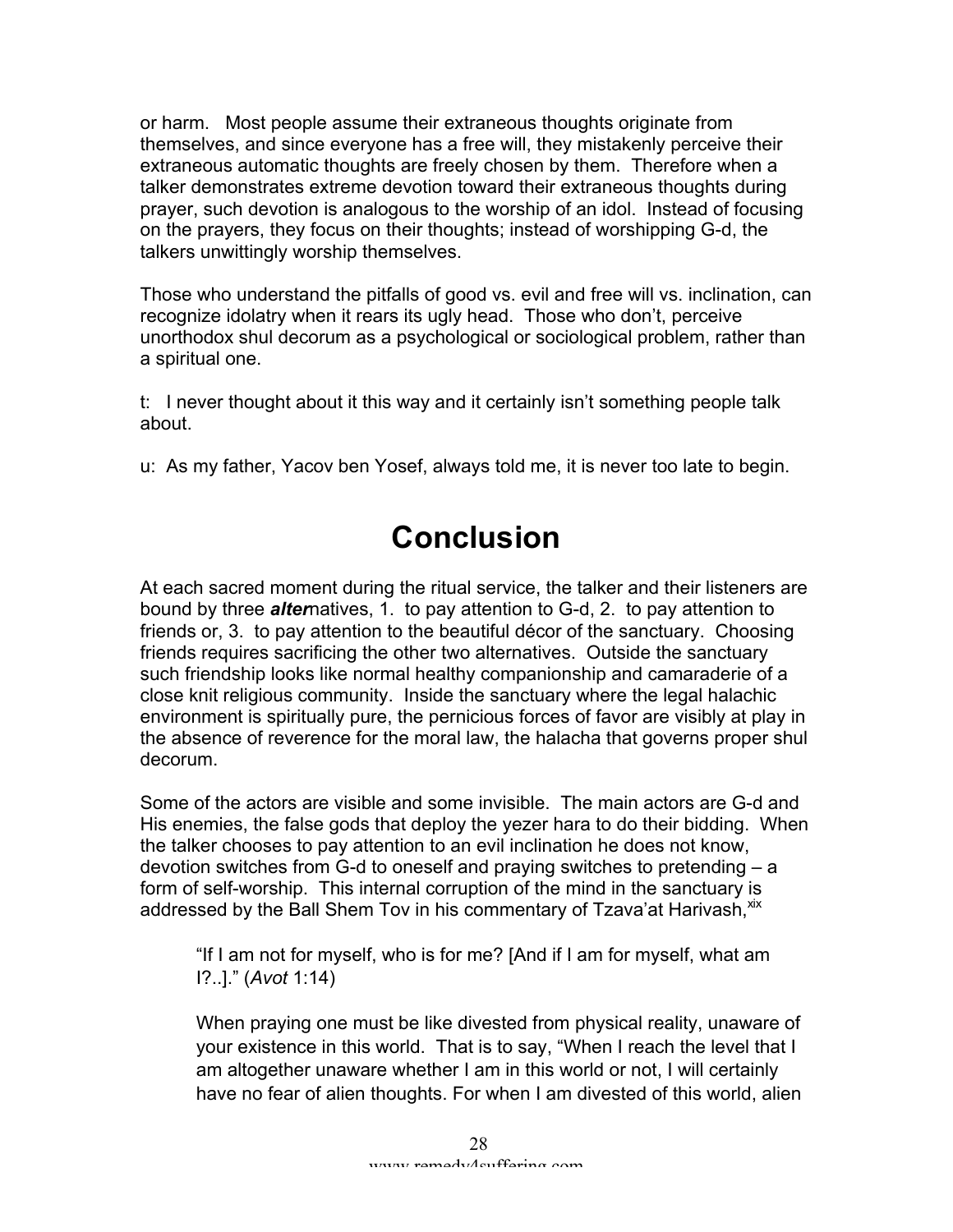thoughts will not approach me." This is the meaning of "who is for me?," i.e., what alien thought will come to me?

But "If I am for myself," i.e., when I regard myself as something substantial and real in this world, then I am really as of no value at all. This is the meaning of "what am I?," i.e., of what significance am I, and of what value is my service before God? For then alien thoughts will disturb me and I am as nothing in this world. The principal purpose of man's creation in this world is service [of God]; but I am unable to perform His service because alien thoughts disturb me.

The difference is the talker innocently gives their yezer hara a voice, enabling the yezer hara to have its way in the sanctuary. Like the hand and arm of the puppeteer that takes over the puppet's body, so does the idol use the yezer hara to take over the mind and body of the talker. Like a puppet that does not know itself, the talker ends up serving themselves by becoming an unwitting accomplice to a friendly evil inclination. Unorthodox shul decorum is the back of this idol and is heard loudest in the back of the sanctuary, out of sight, where it engages as many as possible in *idol* chit chat until enough noise halts the divine service for everyone.

As good friends cross the threshold of the sanctuary, the blessing of an earthy friendship becomes a curse when friendships use the sanctuary for an alien $<sup>xx</sup>$ </sup> purpose. Like in the case of an extreme addiction, they say there is little hope for curing unorthodox shul decorum. In a very real sense they are right, because nothing can stop this force of nature, the incessant stream of extraneous, impulsive thoughts and feelings in which the evil inclinations hide and ride. The only hope is if collectively, as an act of free will, we look inward and make a sincere attempt to outsmart the enemy-within. Only those who have reverence for the law will bother.

To avoid **the puppet pitfall** of unorthodox shul decorum, one need not know anything about good versus evil or free will versus inclination – one only needs reverence for Halacha, the moral law, as the Thursday Yom suggests,

Listen, My nation and I will attest to you; O Israel, if you would but listen to Me. There shall be no strange god within you, nor shall you bow before an alien god.<sup>xxi</sup>

Here Hashem confirms that false gods originate within us, and the antidote to idol worship is Torah.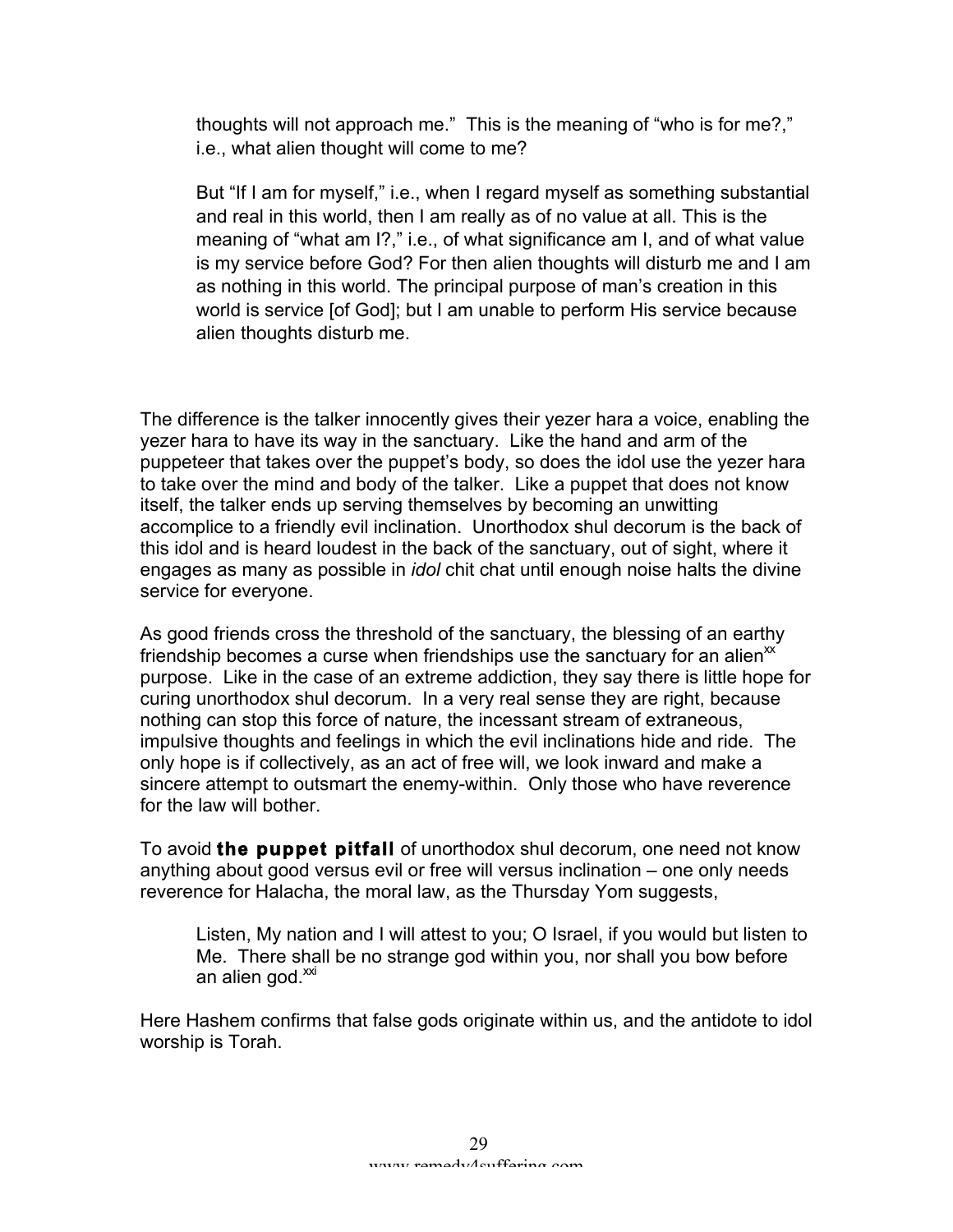### **u r the Remedy** remember Alice

Chaya bat Aryeh Lev haCohen is my mother, may her neshuma have an aliya. Her English name is Alice. My mother was vigilant in everything she did. In our home, she made a place for everything and she always knew her place, and when her sons strayed, she put us in our place.

Something is out of place in many of our sanctuaries where the disorder of unorthodox shul decorum is tolerated. Shushing doesn't work. Stopping the service doesn't work. Rebukes don't work. Knowledge is the Jewish remedy. Judaism claims one can know G-d, not merely believe in Him. If the talkers begin to suspect they are under the influence of idolatrous forces, then out of fear of G-d or perhaps some sense of obligation they may choose to correct themselves. We must have rachmanas, compassion for the talkers and their accomplices because they do not know what afflicts them. We are certainly justified in scorning and rebuking them, but perhaps there is a better way. If we can place a mirror in front of them such that they see their actions for what they really are, perhaps they can be reached.

This paper is intended to be a mirror. If you can convince your friend to read this paper, hopefully, like the tribesman who sees his G-d in the mirror, your friend will see the false G-d causing them to misbehave during ritual services. If you are not comfortable asking your friend to refrain from talking in shul, try using the following approach - simply ask them, "Do you remember Alice?" They will say, "Alice who?" Then say, "I don't know her last name, but I read about her in The Puppet Pitfall – she was a remarkable woman. I'll send it to you and when you're done reading it, I'd love to know what you think."

Praise G-d.

# **Post Script**

The spiritual forces that lie hidden in those who continually ignore the Halacha for shul decorum must be deep and powerful to cause a religious person to succumb to such blatant folly. For this reason, even for the most well intended, it will be very difficult for a talker or their listener to change their behavior on their own. They will need to do tchuva and will need support from those who care enough to remind them as they slip back into the old habit. But I am afraid this too may not be enough.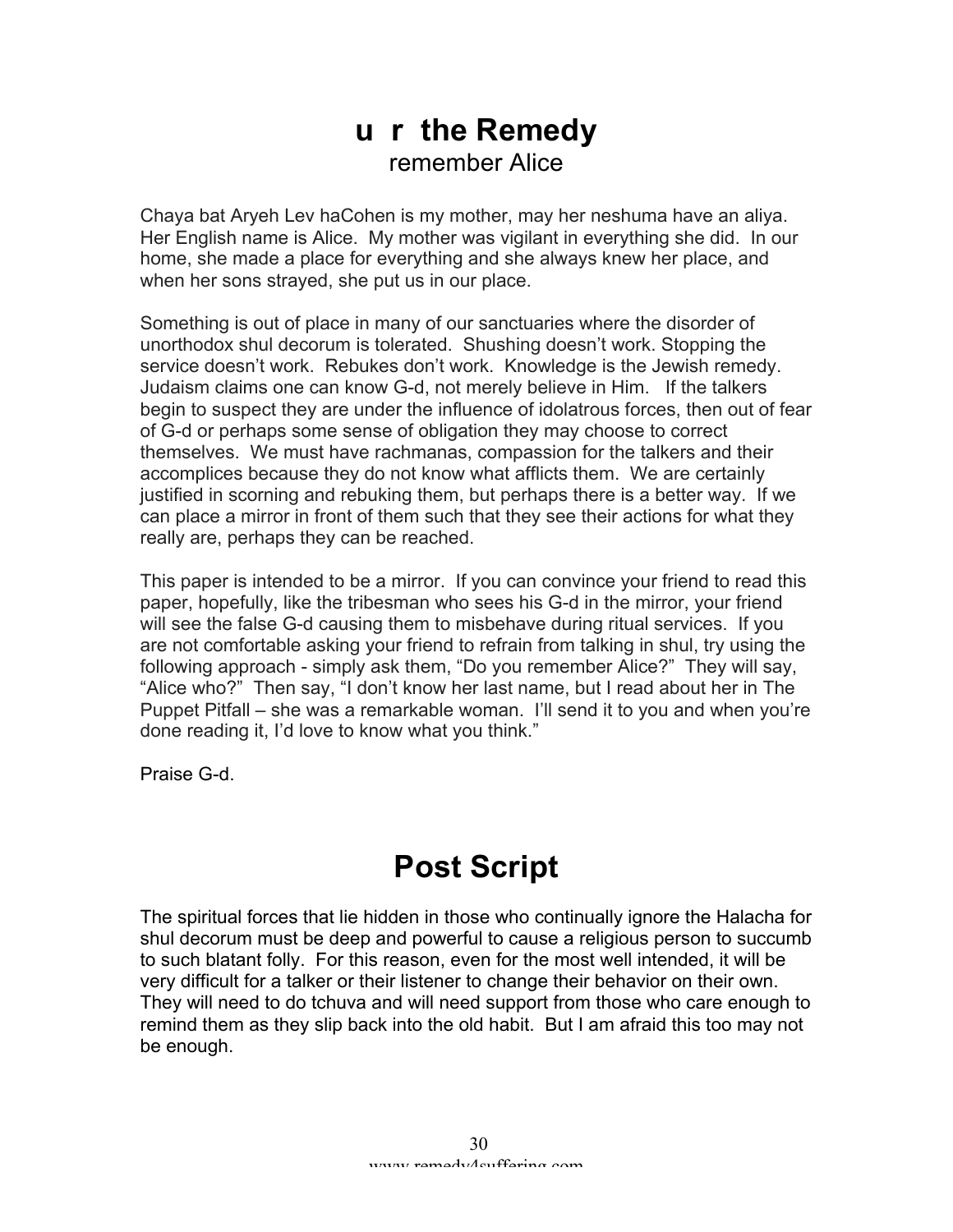When the problem of unorthodox shul decorum rises to the level where the service is regularly interrupted, the problem has become systematic such that the entire congregation has been taken in. Perhaps this suggests a remedy will require the application of systems theory.

It is my hope that the issue of unorthodox shul decorum will rise to the level of importance needed for its correction. Not only is poor shul decorum itself a problem, I am afraid the problem is a symptom of something much worse, that Judaism has lost something essential for its authenticity. It doesn't require much objectivity to see unorthodox shul decorum is completely antithetical to Judaism, yet we allow it to persist in our holiest spaces. A solution will require the coming together of like-minded individuals who are no longer willing to tolerate it. Please send an email to remedy4suffering@gmail.com if you wish to be counted among those who helped eradicate unorthodox shul decorum disorder.

Thank you.

Richard Messing 917-714-9050

**Notes** 

<sup>v</sup> Neurosis (Webster) 2. Any of various psychic, or mental, disorders characterized by special combinations of anxieties, compulsions, obsessions, phobias, and motor or sensory manifestations, without apparent organic or structural change: it results in partial disorganization of the personality and is less serious both in form and prognosis than a psychosis.

(As in hypocrisy, a self-contradiction, the talker knowingly violates the laws of his/her own religion, specifically the Halacha governing shul decorum - like a compulsion appears to be unable to stop, causing the communal personality to become disorganized.)

vi Kant, Immanuel, Groundwork of the Metaphysic of Morals, Chapter I, (translated by H.J. Paton) <sup>vii</sup> Webster's New World Dictionary, 1968<br><sup>viii</sup> The Ten Commandments, the Klein edition, 2005, Taryag Legacy Foundation, Inc.

xi R. Bachya, p.477

<sup>|&</sup>lt;br>i  $\mu$ <sup>1</sup>John Langone, et.al., Theories for Everything, National Geographic, p. 251

ii DovBer Schneersohn, Rabbi Shalom, Overcoming Folly, Kehot Publication Society, 2006, p. 15

iii the term 'normal' in this context refers to the natural inclination to avoid suffering; this excludes masochists and sadists.

iv R.Bachya ben Joseph ibn Paquda, Duties of the Heart (1080), Feldman Publishers, 1996, vol.2, p. 505

<sup>&</sup>lt;sup>ix</sup> Maimonides, Sefer Hamitzvoth II, Mitzvoth Lo Ta'aseh (The Negative Commandments), Moznaim publishing Co., NY, 1993, p.5.

 $\bar{x}$  Mishna Torah, Hilchus Laws of the Stars and their Worship (complete)

 $xii$  Ibid, p.507

xiii Ibid, p.727

 $x^{\text{iv}}$  R. Moshe Chaim Luzzatto, The Path fo the Just, Felsheim Publishers, New York, 2004  $x^{\text{v}}$  R. Bachya, p.483

xvi Kant, Immanuel, Religion within the Limits of Reason Alone, Harper and Row, NY, NY, 1960, p. 51 xvii R. Mendel of Satanov, cheshbon ha-Nefesh, Feldheim Publishers, Jeruslem/NY, 1995, p. 9

xviii See Rivash cited by Kessef Mishneh, Hil. Avodah Zara 3:6 regarding idolaters' false belief that their gods can independently harm or benefit humans.